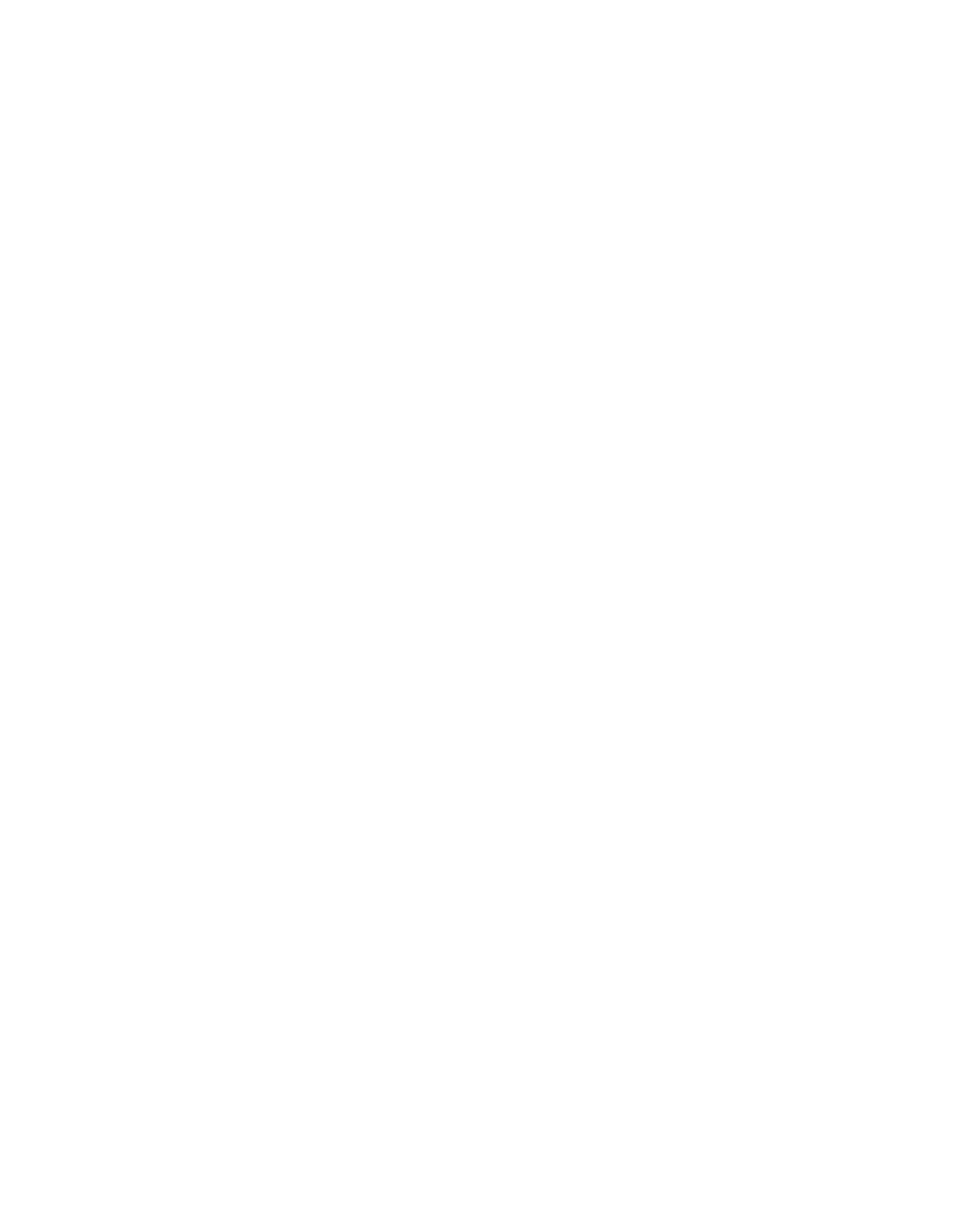

## **Table of Contents**

| 1              |                                     |  |
|----------------|-------------------------------------|--|
| $\overline{2}$ |                                     |  |
|                | 2.1                                 |  |
|                | 2.2                                 |  |
| 3              |                                     |  |
| 4              |                                     |  |
| 5              |                                     |  |
| 6              |                                     |  |
|                | 6.1                                 |  |
|                | 6.2                                 |  |
|                | 6.3                                 |  |
|                | 6.4                                 |  |
|                | 6.5                                 |  |
|                | 6.6                                 |  |
|                | 6.7                                 |  |
|                | 6.8                                 |  |
|                | 6.9                                 |  |
|                |                                     |  |
|                |                                     |  |
|                |                                     |  |
|                |                                     |  |
|                |                                     |  |
|                |                                     |  |
|                |                                     |  |
|                |                                     |  |
|                |                                     |  |
|                |                                     |  |
|                |                                     |  |
|                |                                     |  |
|                |                                     |  |
|                |                                     |  |
|                |                                     |  |
|                |                                     |  |
|                |                                     |  |
|                | 6.27 INPUT 2 RGB Command<br>………… 15 |  |
|                |                                     |  |
|                |                                     |  |
|                |                                     |  |
|                |                                     |  |
|                |                                     |  |
|                |                                     |  |
|                |                                     |  |
|                |                                     |  |
|                |                                     |  |
|                |                                     |  |
|                |                                     |  |
|                |                                     |  |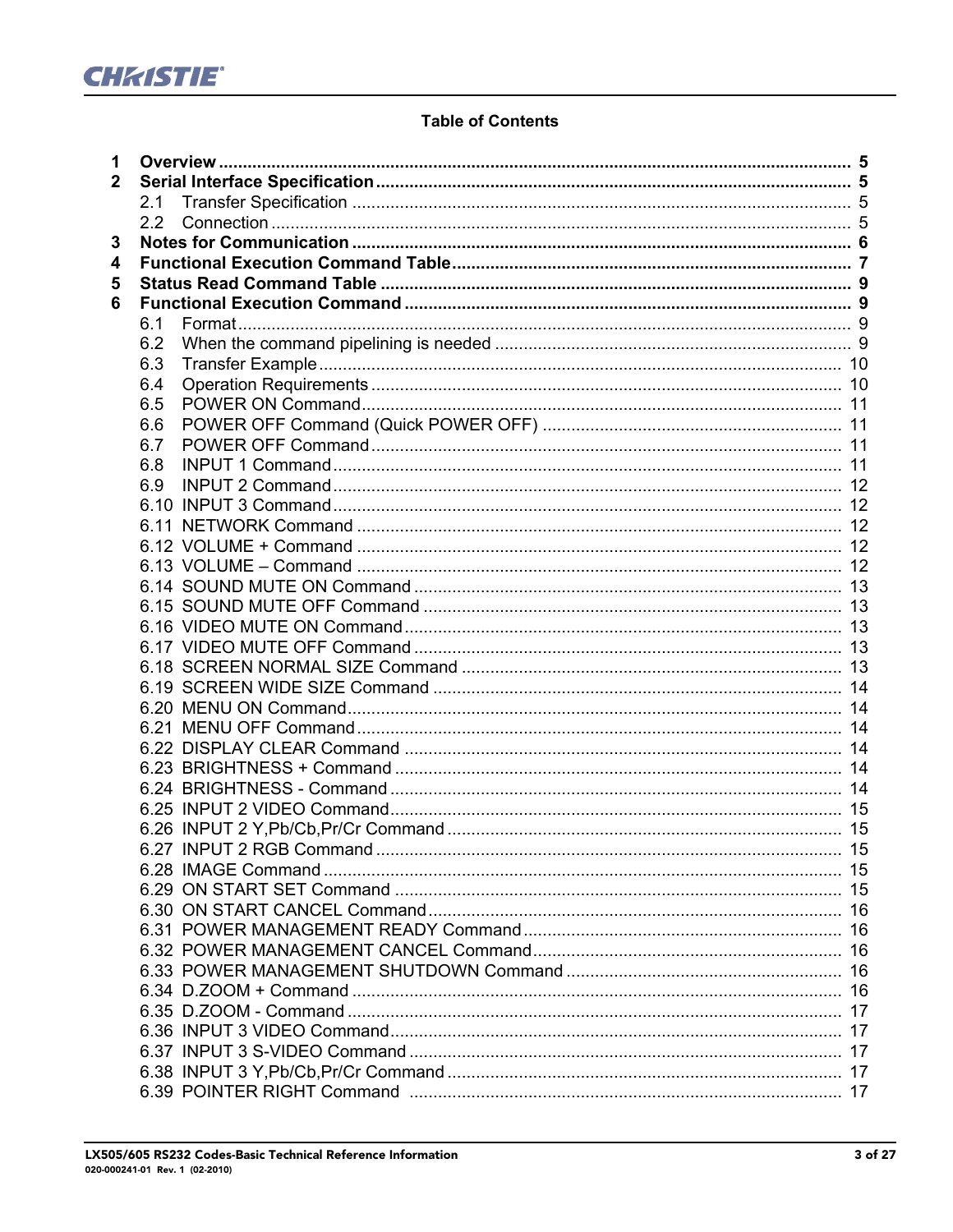

| 7 |     |  |
|---|-----|--|
|   | 7.1 |  |
|   | 7.2 |  |
|   | 7.3 |  |
|   | 7.4 |  |
|   | 7.5 |  |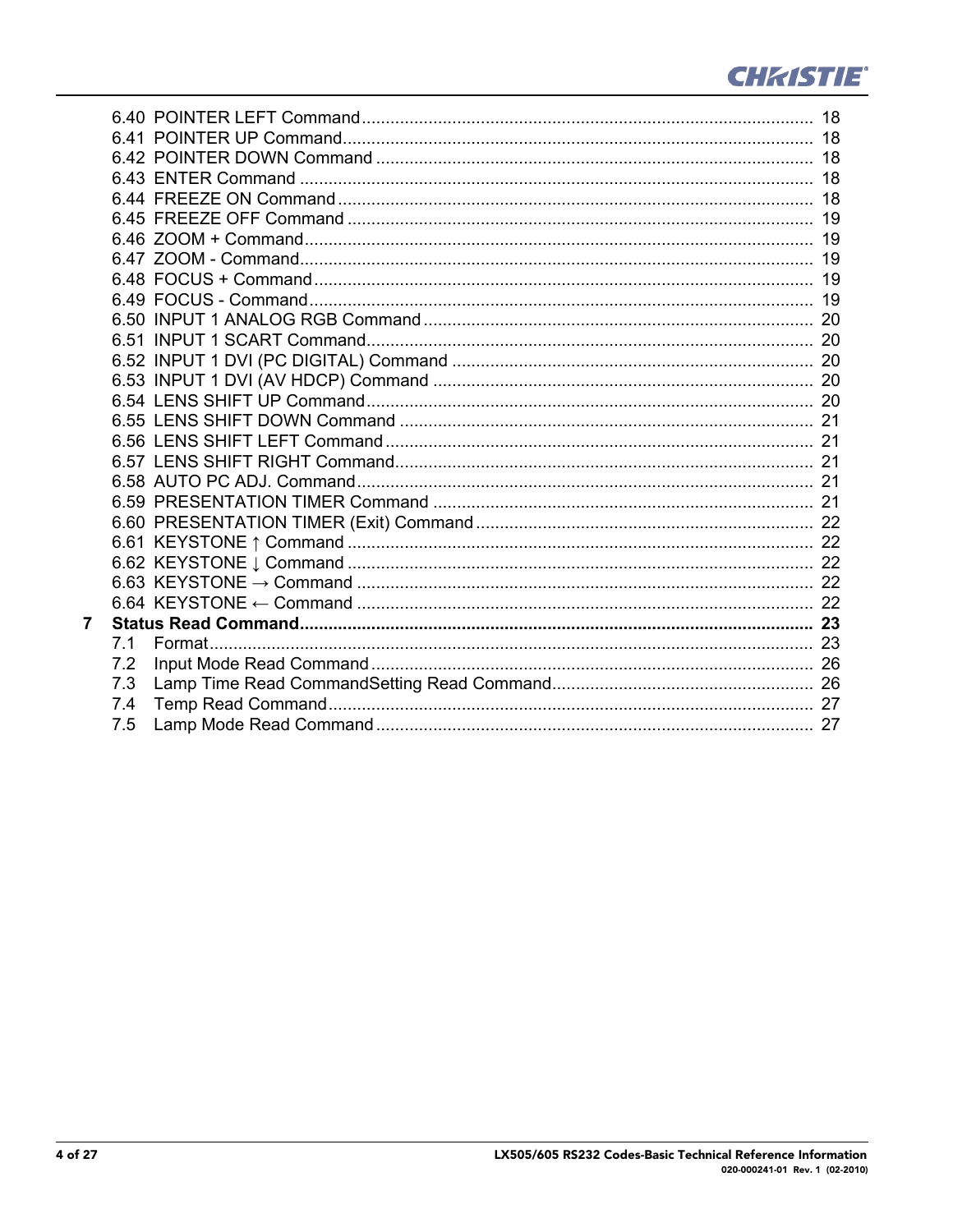

#### **[1 OVERVIEW](#page-16-0)**

- These specifications define projector control commands for LX505/LX605.
- The projector control commands are used to control a projector through RS-232C from a computer.

## **2 SERIAL INTERFACE SPECIFICATION**

## **2.1 TRANSFER SPECIFICATION**

| Item                      | Specification |
|---------------------------|---------------|
| Synchronous system        | Asynchronous  |
| <b>Transmission Speed</b> | 9600 / 19200  |
| Data Length               | 8 bits        |
| Parity                    | None          |
| Stop Bit                  | 1             |
| <b>Flow Control</b>       | <b>None</b>   |

**NOTES: 1)** *Transmission speed: initial setting value is 19200.* **2)** *Transmission speed can be changed in service mode.*

#### **2.2 CONNECTION**

Dedicated serial cable must be used for the connection between computer and projector.



Connect COM port of the computer to CONTROL PORT of the projector. COM Port (COM1 or COM2) of a computer is specified by control software of the computer.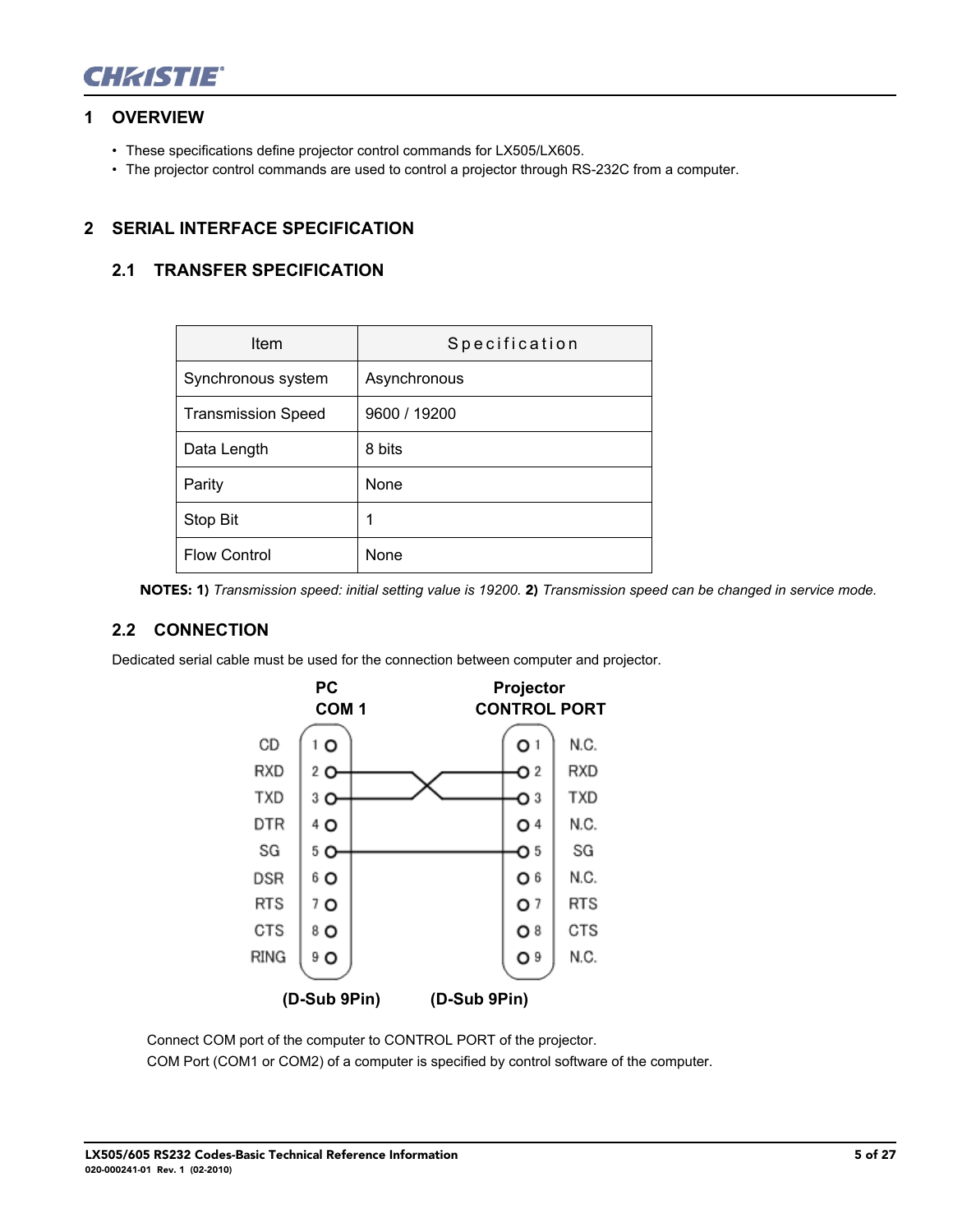

#### **3 NOTES FOR COMMUNICATION**

- The projector command is defined as one command per line that starts with "C" and ends with carriage return (0x0D).
- When carriage return (0x0D) is received, decoding starts.
- There are two types of commands; Functional Execution Commands which function in a way comparable to remote and console keys and Status Read Commands which get basic statuses of projector.
	- **Example of Functional Execution Command: "C05" [CR]**
	- **Example of Status Read Command: "CR0" [CR]**
- In the cases below, it clears information of receive buffer.
	- 1) When LF (0x0A) and EOF (0x1A) are received

2) When it takes more than a second to receive one command (until the projector receives carriage return since it has received the first data)

• The pipelining of Functional Execution Command, allow the following interval time after receiving return value.

1) Commands "VOLUME +/-", "ZOOM UP/DOWN", "FOCUS UP/DOWN" and "LENS-SHIFT UP/DOWN/RIGHT" --> 100ms

2) Other commands --> 500ms

- For the pipelining of Status Read Command, allow more than 500 ms of interval time after reception of return value.
- Do not send any subsequent command before reception of return value; however this is not the case when no response is returned after more than 5 seconds.
- It takes about 7 seconds for internal initialization after plugging in AC power. During this time, it cannot process commands. Do not issue any command.
- During 7 seconds after powering on in Standby mode, when the command for internal initialization or lamp lighting is received, ACK value is returned but the function is not executed. However, for Status Read Command, the function is executed in 500 ms after receiving ACK value for POWER ON command.
- During countdown and cooling operations:

During countdown operation after execution of power-on, as well as during cooling operation after execution of power-off, ACK value is returned but the function is not executed when command is received.

• On switching INPUT:

During 5 seconds after switching action has started in response to reception of INPUT switching command, ACK value is returned but the function is not executed when command is received. However, for Status Read Command, the function is executed in 500 ms after receiving ACK value for INPUT switching command.

- The number of characters indicating successful reception of command varies according to the command. Please see [7. Status Read Command].
- Characters used for commands must be Capital (A Z).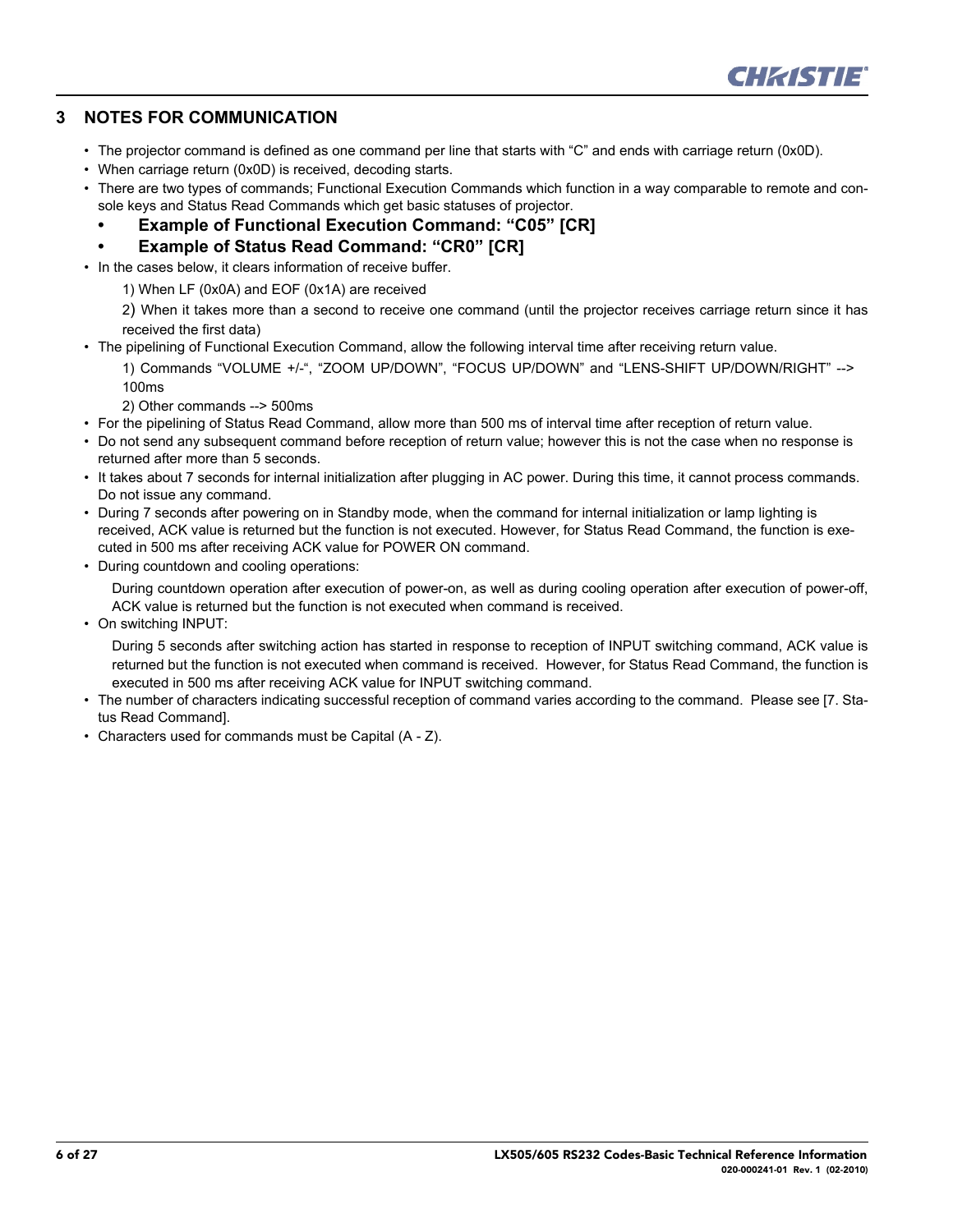

# **4 FUNCTIONAL EXECUTION COMMAND TABLE**

| Command          | Item                     | Command          | Item                       |  |
|------------------|--------------------------|------------------|----------------------------|--|
| C <sub>00</sub>  | POWER ON                 | C20              | <b>BRIGHTNESS +</b>        |  |
|                  | POWER OFF (QUICK POWER   |                  |                            |  |
| CO <sub>1</sub>  | OFF)                     | C <sub>21</sub>  | <b>BRIGHTNESS -</b>        |  |
| CO <sub>2</sub>  | POWER OFF                | C <sub>22</sub>  | $---$                      |  |
| CO <sub>3</sub>  | $\qquad \qquad - -$      | C <sub>23</sub>  | <b>INPUT 2 VIDEO</b>       |  |
| C04              | $---$                    | C <sub>24</sub>  | INPUT 2 Y, Pb/Cb, Pr/Cr    |  |
| CO <sub>5</sub>  | <b>INPUT1</b>            | C <sub>25</sub>  | <b>INPUT 2 RGB</b>         |  |
| CO6              | <b>INPUT 2</b>           | C <sub>26</sub>  | $---$                      |  |
| CO7              | <b>INPUT 3</b>           | C27              | <b>IMAGE</b>               |  |
| C08              | <b>NETWORK</b>           | C28              | ON START Enable            |  |
| CO9              | VOLUME +                 | C29              | ON START Disable           |  |
| C <sub>0</sub> A | VOLUME -                 | C <sub>2</sub> A | POWER MANAGEMENT READY     |  |
| COB              | SOUND MUTE ON            | C2B              | POWER MANAGEMENT OFF       |  |
| C <sub>0</sub> C | SOUND MUTE OFF           | C2C              | $---$                      |  |
| C <sub>0</sub> D | VIDEO MUTE ON            | C <sub>2</sub> D | $---$                      |  |
| <b>COE</b>       | VIDEO MUTE OFF           | C <sub>2</sub> E | POWER MANAGEMENT SHUT DOWN |  |
| C <sub>0</sub> F | SCREEN NORMAL SIZE (4:3) | C <sub>2F</sub>  |                            |  |
| C10              | SCREEN WIDE SIZE (16:9)  | C30              | D.ZOOM +                   |  |
| C11              |                          | C31              | D.ZOOM -                   |  |
| C12              | $---$                    | C32              | $---$                      |  |
| C <sub>13</sub>  | $---$                    | C33              | <b>INPUT 3 VIDEO</b>       |  |
| C14              | $---$                    | C34              | <b>INPUT 3 S-VIDEO</b>     |  |
| C <sub>15</sub>  | $---$                    | C35              | INPUT 3 Y, Pb/Cb, Pr/Cr    |  |
| C16              | $---$                    | C36              | $---$                      |  |
| C <sub>17</sub>  | $---$                    | C <sub>37</sub>  | ---                        |  |
| C18              | $---$                    | C38              | $---$                      |  |
| C <sub>19</sub>  | $---$                    | C39              | $---$                      |  |
| C <sub>1</sub> A | ---                      | C <sub>3</sub> A | POINTER RIGHT              |  |
| C <sub>1</sub> B | $---$                    | C <sub>3</sub> B | POINTER LEFT               |  |
| C <sub>1</sub> C | <b>MENU ON</b>           | C <sub>3</sub> C | POINTER UP                 |  |
| C <sub>1</sub> D | <b>MENU OFF</b>          | C <sub>3</sub> D | POINTER DOWN               |  |
| C <sub>1</sub> E | <b>DISPLAY CLEAR</b>     | C3E              | $---$                      |  |
| C <sub>1</sub> F | $---$                    | C3F              | <b>ENTER</b>               |  |

"---" means "No Function".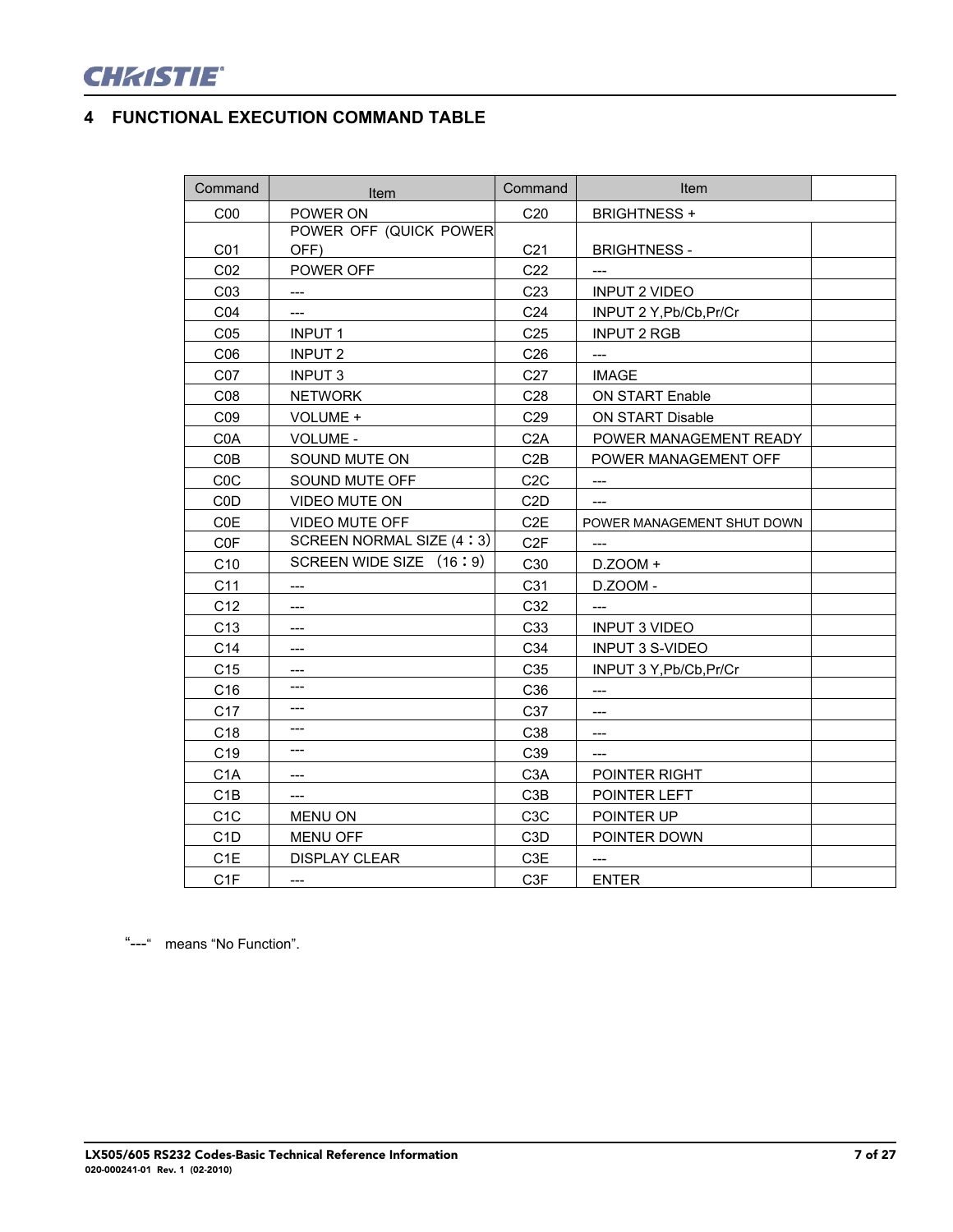

| Command          | Item                            | Command          | Item                      |  |
|------------------|---------------------------------|------------------|---------------------------|--|
| C40              | $---$                           | C80              | $---$                     |  |
| C41              | ---                             | C81              | ---                       |  |
| C42              | ---                             | C82              | ---                       |  |
| C43              | FREEZE ON                       | C83              | ---                       |  |
| C44              | FREEZE OFF                      | C84              | $---$                     |  |
| C45              | ---                             | C85              | $---$                     |  |
| C46              | ZOOM-                           | C86              | ---                       |  |
| C47              | ZOOM +                          | C87              | ---                       |  |
| C48              | ---                             | C88              | $---$                     |  |
| C49              | $---$                           | C89              | AUTO PC ADJ               |  |
| C <sub>4</sub> A | FOCUS -                         | C <sub>8</sub> A | PRESENTATION TIMER        |  |
| C <sub>4</sub> B | FOCUS+                          | C8B              | PRESENTATION TIMER (Exit) |  |
| C <sub>4</sub> C | ---                             | C8C              | $---$                     |  |
| C <sub>4</sub> D | ---                             | C8D              | $---$                     |  |
| C <sub>4</sub> E | ---                             | C8E              | <b>KEYSTONE</b> ↑         |  |
| C <sub>4</sub> F | ---                             | C8F              | KEYSTONE Į                |  |
| C <sub>50</sub>  | <b>INPUT 1 ANALOG RGB</b>       | C90              | KEYSTONE $\rightarrow$    |  |
| C51              | <b>INPUT 1 SCART</b>            | C91              | KEYSTONE $\leftarrow$     |  |
| C52              | <b>INPUT 1 DVI (PC DIGITAL)</b> | C92              | ---                       |  |
| C <sub>53</sub>  | INPUT 1 DVI (AV HDCP)           | C93              | ---                       |  |
| C <sub>54</sub>  | ---                             | C94              | ---                       |  |
| C <sub>55</sub>  | ---                             | C95              | ---                       |  |
| C56              | ---                             | C96              | $---$                     |  |
| C <sub>57</sub>  | ---                             | C97              | ---                       |  |
| C58              | ---                             | C98              | ---                       |  |
| C <sub>59</sub>  | $---$                           | C99              | $---$                     |  |
| C <sub>5</sub> A | $---$                           | C <sub>9</sub> A | $---$                     |  |
| C5B              | ---                             | C9B              | ---                       |  |
| C <sub>5</sub> C | $---$                           | C <sub>9</sub> C | $---$                     |  |
| C5D              | Lens Shift Up                   | C <sub>9</sub> D | ---                       |  |
| C5E              | <b>Lens Shift Down</b>          | C9E              | $---$                     |  |
| C5F              | <b>Lens Shift Left</b>          | C9F              | $---$                     |  |
| <b>C60</b>       | <b>Lens Shift Right</b>         |                  |                           |  |

"———" means "No Function"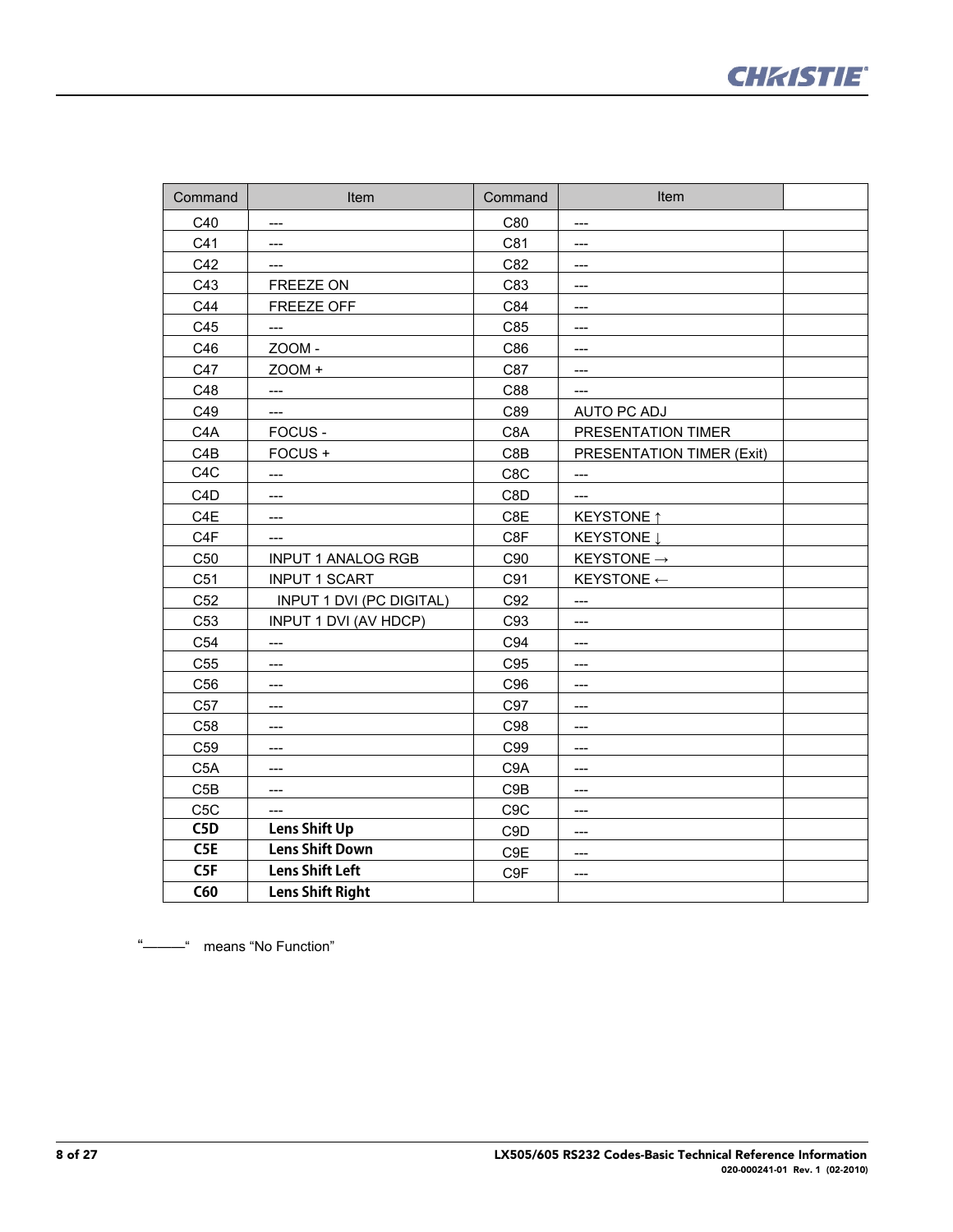

### **5 STATUS READ COMMAND TABLE**

| Command         | Item                   | <b>Note</b> |
|-----------------|------------------------|-------------|
| CR <sub>0</sub> | <b>STATUS READ</b>     |             |
| CR <sub>1</sub> | <b>INPUT MODE READ</b> |             |
| CR <sub>2</sub> | $---$                  |             |
| CR <sub>3</sub> | <b>LAMP TIME READ</b>  |             |
| CR4             | <b>SETTING READ</b>    |             |
| CR <sub>5</sub> | ---                    |             |
| CR <sub>6</sub> | <b>TEMP READ</b>       |             |
| CR <sub>7</sub> | <b>LAMP MODE READ</b>  |             |
| CR <sub>8</sub> | ---                    |             |
| CR <sub>9</sub> | ---                    |             |
| <b>CRA</b>      | ---                    |             |
| <b>CRB</b>      | ---                    |             |
| <b>CRC</b>      | ---                    |             |

"———" means "No Function".

#### **6 FUNCTIONAL EXECUTION COMMAND**

#### **6.1 FORMAT**

• PC issues a command in the following format:

#### **"C" Command [CR]**

Command: two characters (See Functional Execution Command Table)

- Projector decodes the received data and returns the result when getting ready to receive the next command. [ACK] [CR] : (0x06, 0x0D) When received Functional Execution Commands.
- When received data cannot be decoded, **"?" [CR]** is returned.

## **6.2 WHEN THE COMMAND PIPELINING IS NEEDED**

In the case of the function requiring command pipelining, such as "Volume +/-" and "Zoom +/-", operation should follow the same way as in remote control:

1) Sending-side system issues commands every 100 ms after receiving the return value.

2) When receiving an applicable command, the function is executed for 120 ms from the moment.

3) When receiving the same command in sequence within 120 ms, the function is executed for another 120 ms from the moment of the second command reception.

4) When any other command is not received after 120 ms, the execution of pipelining is stopped.

5) When Projector receives another command within 120 ms, the execution of pipelining is stopped.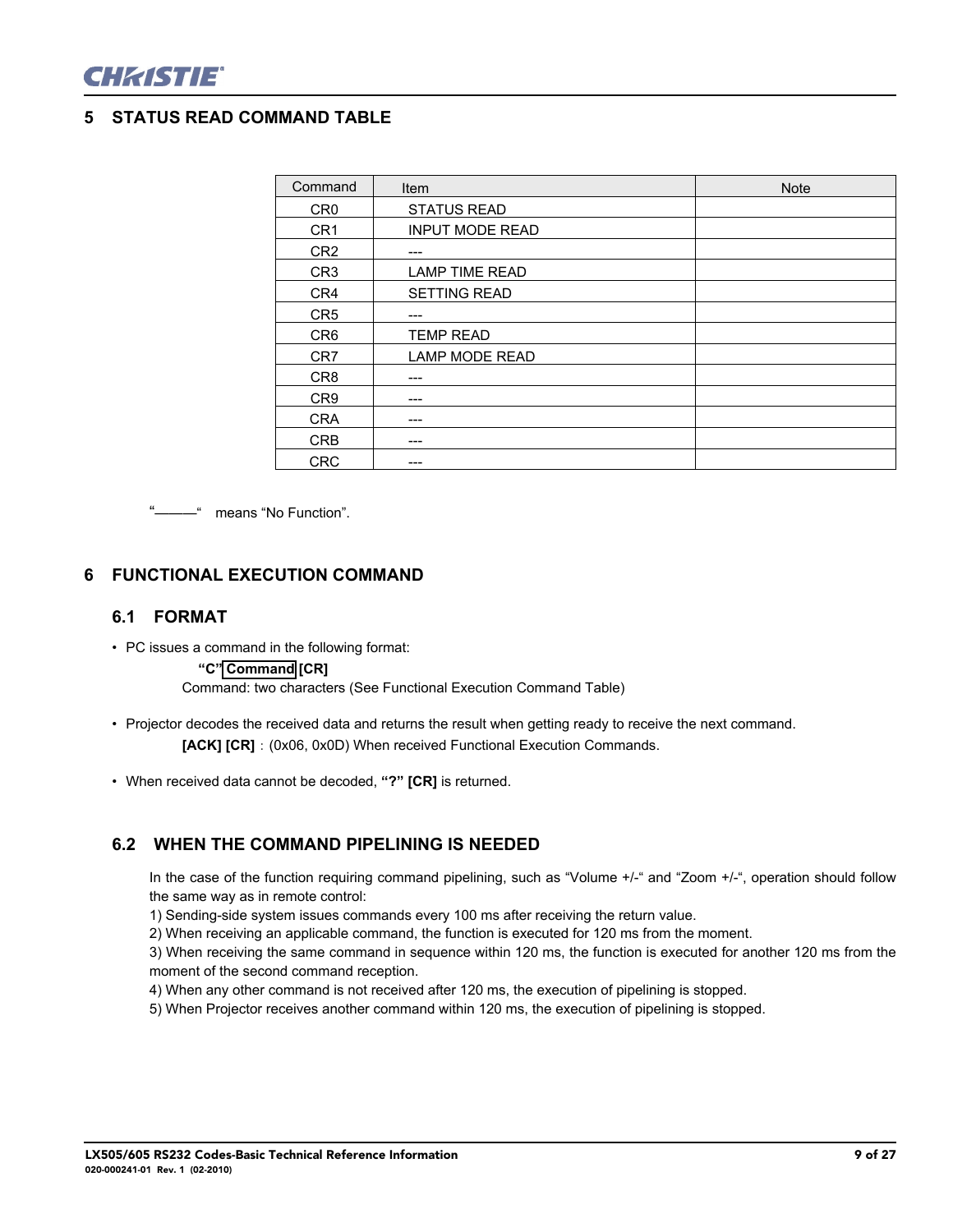

#### **6.3 TRANSFER EXAMPLE**

Change Projector mode to Video with Basic Command.



#### **6.4 OPERATION REQUIREMENTS**

In the following status of projector, Available Functional Execution Commands are limited.

| <b>Projector Status</b>             | <b>Available Functional Execution Commands</b>       |
|-------------------------------------|------------------------------------------------------|
| <b>Standby Mode</b>                 | C00: POWER ON                                        |
|                                     | C00: POWER ON $\rightarrow$ Countdown is terminated  |
|                                     | C01: POWER OFF                                       |
|                                     | C02: POWER OFF $\rightarrow$ Countdown is terminated |
|                                     | C46: ZOOM -                                          |
|                                     | C47: ZOOM +                                          |
|                                     | C4A: FOCUS -                                         |
|                                     | C4B: FOCUS +                                         |
|                                     | C5D: LENS SHIFT UP                                   |
| Countdown in process                | C5E: LENS SHIFT DOWN                                 |
|                                     | <b>C5F:LENS SHIFT LEFT</b>                           |
|                                     | <b>C60:LENS SHIFT RIGHT</b>                          |
|                                     |                                                      |
|                                     | When ZOOM+/-, FOCUS +/-, LENS SHIFTUP/               |
|                                     | DOWN/LEFT/RIGHT are executed during Countdown        |
|                                     | is in process, POINTER UP/DOWN(C3C/C3D)              |
|                                     | become effective, and ZOOM/FOCUS/LENS SHIFT          |
|                                     | become enable to control by POINTER UP/DOWN.         |
|                                     | *Pointer Command(C3A/CA3B/C3C/C3D)                   |
| Cooling Down in process             | NONE (No Execution)                                  |
| Cooling<br>Down due to<br>Abnormal  | NONE (No Execution)                                  |
| Temperature                         |                                                      |
| <b>Abnormal Temperature Status</b>  | NONE (No Execution)                                  |
| <b>Abnormal Power Status</b>        | <b>NONE</b> (No Execution)                           |
| <b>Abnormal Filter Status</b>       | NONE (No Execution)                                  |
| Power-Save Cooling Down in process  | <b>NONE</b> (No Execution)<br>C00: POWER ON          |
| <b>Power Save Status</b>            |                                                      |
| Cooling Down in process after OFF   | C01: POWER OFF                                       |
| operation due to Lamp Failure       | NONE (No Execution)                                  |
|                                     | Although transmit Input source commands, Input       |
| Input button: Mode2 / Mode3 setting | search does not operate.                             |

Note) in above status, the projector returns **[ACK] [CR]** even if it receives the other command.

Functional Execution Commands are invalid when projector is in standby and "Eco" mode selected in Standby mode menu.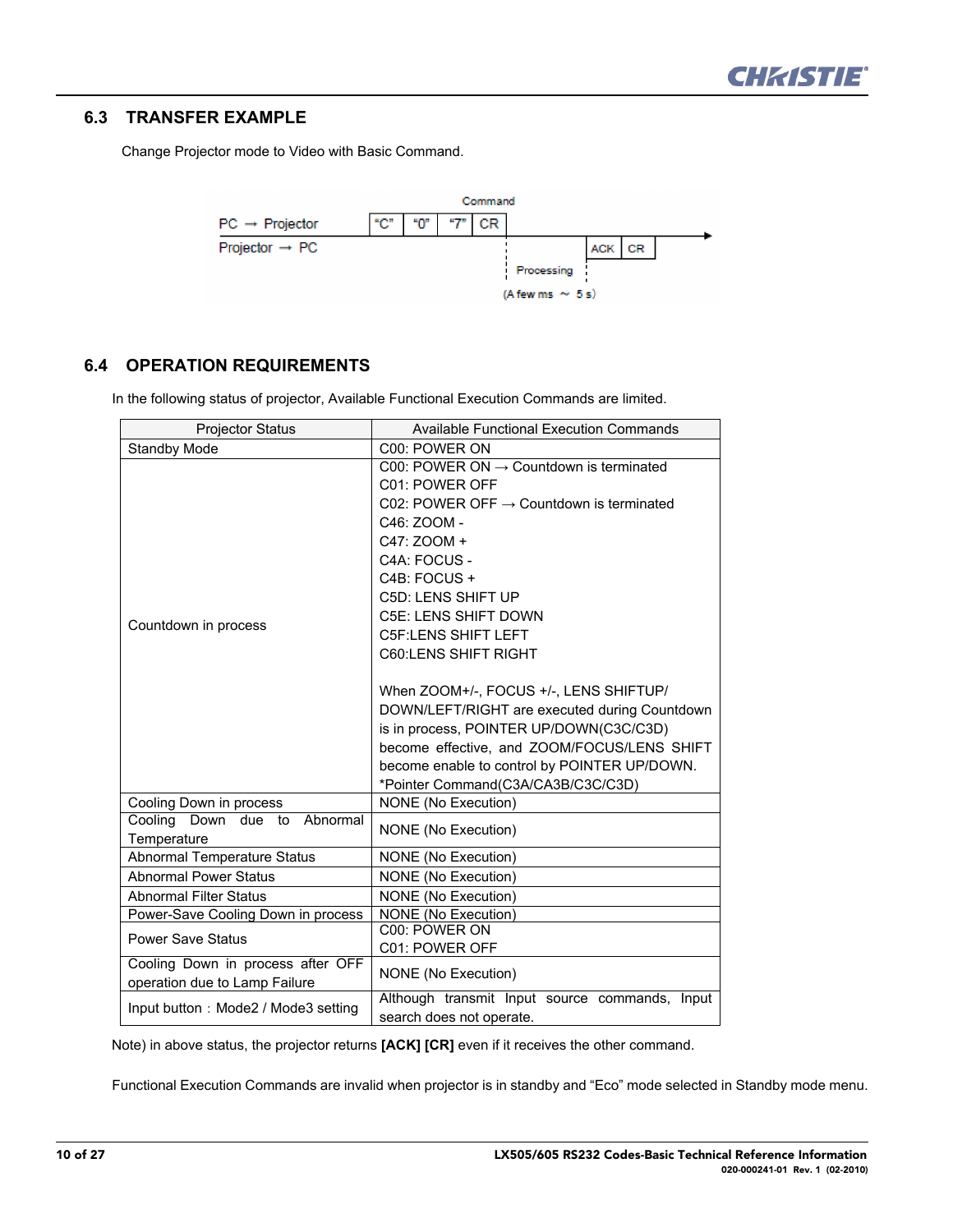

#### **6.5 POWER ON COMMAND**

| Command  | "C00" [CR]                                                                                                                                        |            |  |
|----------|---------------------------------------------------------------------------------------------------------------------------------------------------|------------|--|
| Detail   | Power ON<br>When already Power is ON, no operation is started. When sending this command<br>during Countdown in process, Countdown is terminated. |            |  |
|          | Acceptable                                                                                                                                        | [ACK] [CR] |  |
| Response | Unacceptable                                                                                                                                      | "?" $[CR]$ |  |

## **6.6 POWER OFF COMMAND (QUICK POWER OFF)**

| Command  | "C01" [CR]                                                                                                                                                                                                                     |            |  |
|----------|--------------------------------------------------------------------------------------------------------------------------------------------------------------------------------------------------------------------------------|------------|--|
| Detail   | Power OFF (Standby)<br>This command executes Quick Power OFF operation without displaying "Power<br>OFF?" message, which is displayed when Power is turned OFF with ON/STAND-<br>BY button of the projector or remote control. |            |  |
|          | Acceptable                                                                                                                                                                                                                     | [ACK] [CR] |  |
| Response | Unacceptable                                                                                                                                                                                                                   | "?" $ICRI$ |  |

## **6.7 POWER OFF COMMAND**

| Command  | "C02" $[CR]$                                                  |                                                                                                                                                                                                                                                                                                                                                       |  |
|----------|---------------------------------------------------------------|-------------------------------------------------------------------------------------------------------------------------------------------------------------------------------------------------------------------------------------------------------------------------------------------------------------------------------------------------------|--|
| Detail   | Power OFF (Standby)<br>operation is executed.)<br>terminated. | This command works the same way as when Power is OFF with ON/STAND-BY<br>button of the projector and remote control.<br>(When the command is sent once, "Power OFF?" message is displayed. If this<br>command is sent again while "Power OFF?" message is displayed, Power OFF<br>When sending this command during Countdown in process, Countdown is |  |
|          | Acceptable                                                    | [ACK] [CR]                                                                                                                                                                                                                                                                                                                                            |  |
| Response | Unacceptabl<br>e                                              | "?" $[CR]$                                                                                                                                                                                                                                                                                                                                            |  |

## **6.8 INPUT 1 COMMAND**

| Command                                                                                                                                                                                                                                                                                                                                                                               | "C05" [CR]   |            |  |
|---------------------------------------------------------------------------------------------------------------------------------------------------------------------------------------------------------------------------------------------------------------------------------------------------------------------------------------------------------------------------------------|--------------|------------|--|
| Select Input 1. This command works differently from the command by "Input 1" key<br>of the remote control. When Input 1 has been already selected, this command does<br>not execute the source switching; just for switching to Input 1.<br>Detail<br>Although projector returns "OK", Input search is not executed with this command<br>while Input button is set to Mode2 or Mode3. |              |            |  |
|                                                                                                                                                                                                                                                                                                                                                                                       | Acceptable   | [ACK] [CR] |  |
| Response                                                                                                                                                                                                                                                                                                                                                                              | Unacceptable | "?" $ICRI$ |  |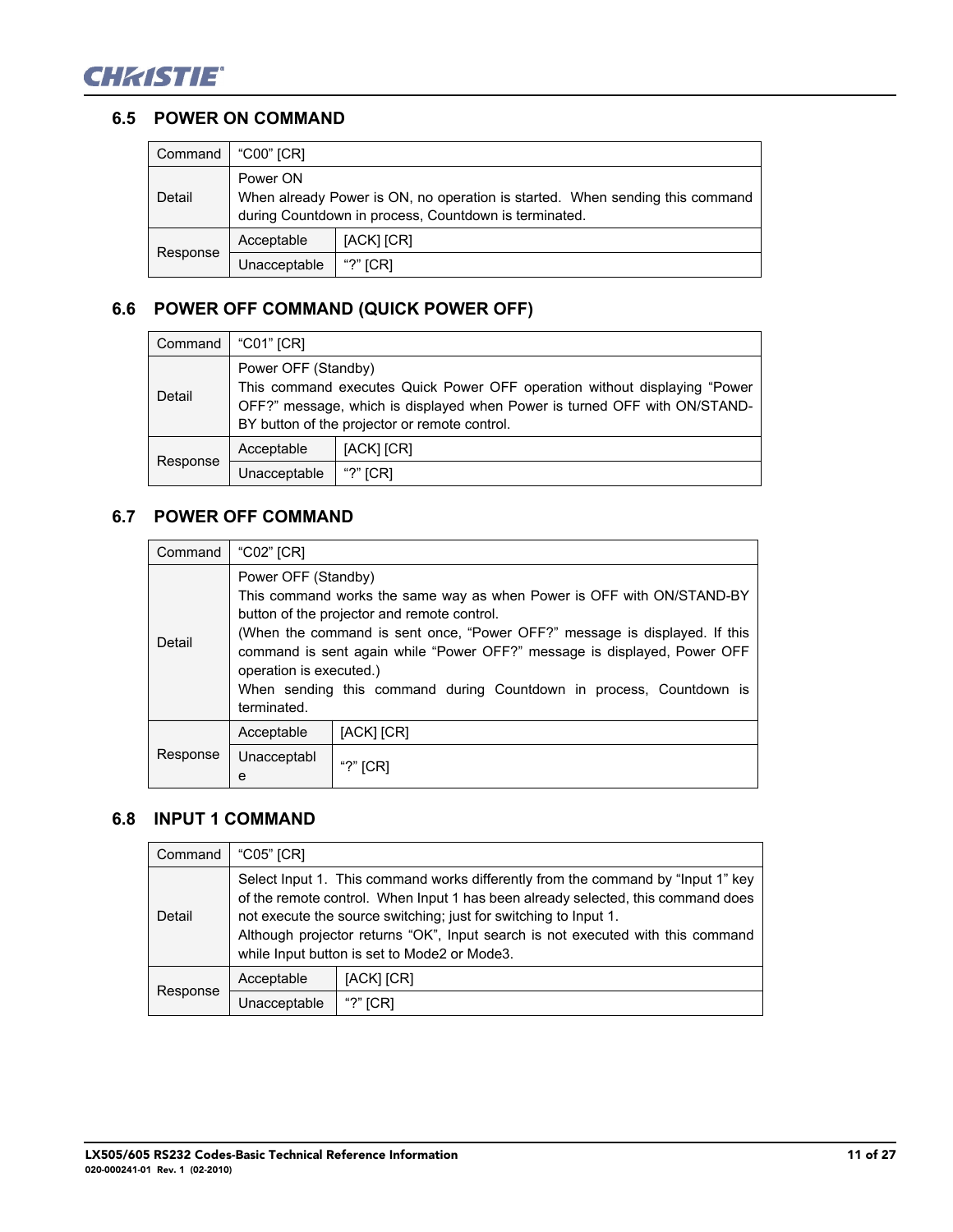

## **6.9 INPUT 2 COMMAND**

| Command  | "C06" [CR]                                                                                                                                                                                                                                                                                                                                                          |             |  |
|----------|---------------------------------------------------------------------------------------------------------------------------------------------------------------------------------------------------------------------------------------------------------------------------------------------------------------------------------------------------------------------|-------------|--|
| Detail   | Select Input 2. This command works differently from the command by "lnput 2" key<br>of the remote control. When Input 2 has been selected, this command does not<br>execute the source switching; just for switching to Input 2.<br>Although projector returns "OK", Input search is not executed with this command<br>while Input button is set to Mode2 or Mode3. |             |  |
|          | Acceptable                                                                                                                                                                                                                                                                                                                                                          | [ACK] [CR]  |  |
| Response | Unacceptable                                                                                                                                                                                                                                                                                                                                                        | "?"<br>[CR] |  |

#### **6.10 INPUT 3 COMMAND**

| Command  | "C07" [CR]   |                                                                                                                                                                                                                                                                                                                                                                     |
|----------|--------------|---------------------------------------------------------------------------------------------------------------------------------------------------------------------------------------------------------------------------------------------------------------------------------------------------------------------------------------------------------------------|
| Detail   |              | Select Input 3. This command works differently from the command by "Input 3" key<br>of the remote control. When Input 3 has been selected, this command does not<br>execute the source switching; just for switching to Input 3.<br>Although projector returns "OK", Input search is not executed with this command<br>while Input button is set to Mode2 or Mode3. |
|          | Acceptable   | [ACK] [CR]                                                                                                                                                                                                                                                                                                                                                          |
| Response | Unacceptable | "?" $ICRI$                                                                                                                                                                                                                                                                                                                                                          |

#### **6.11 NETWORK COMMAND**

| Command  | "C08" [CR]                                                                                                                                               |            |
|----------|----------------------------------------------------------------------------------------------------------------------------------------------------------|------------|
| Detail   | Select Network Input.<br>Although projector returns "OK", Input search is not executed with this command<br>while Input button is set to Mode2 or Mode3. |            |
|          | Acceptable                                                                                                                                               | [ACK] [CR] |
| Response | Unacceptable                                                                                                                                             | "?" $ICRI$ |

## **6.12 VOLUME + COMMAND**

| Command  | "C09" ICRI   |                                                                             |
|----------|--------------|-----------------------------------------------------------------------------|
| Detail   | Volume Up.   | This command works the same way as "VOLUME +" button of the remote control. |
| Response | Acceptable   | [ACK] [CR]                                                                  |
|          | Unacceptable | "?" $ICRI$                                                                  |

## **6.13 VOLUME – COMMAND**

| Command  | "C0A" [CR]                                                                  |            |
|----------|-----------------------------------------------------------------------------|------------|
| Detail   | Volume Down.                                                                |            |
|          | This command works the same way as "VOLUME -" button of the remote control. |            |
| Response | Acceptable                                                                  | [ACK] [CR] |
|          | Unacceptable                                                                | "?" $ICRI$ |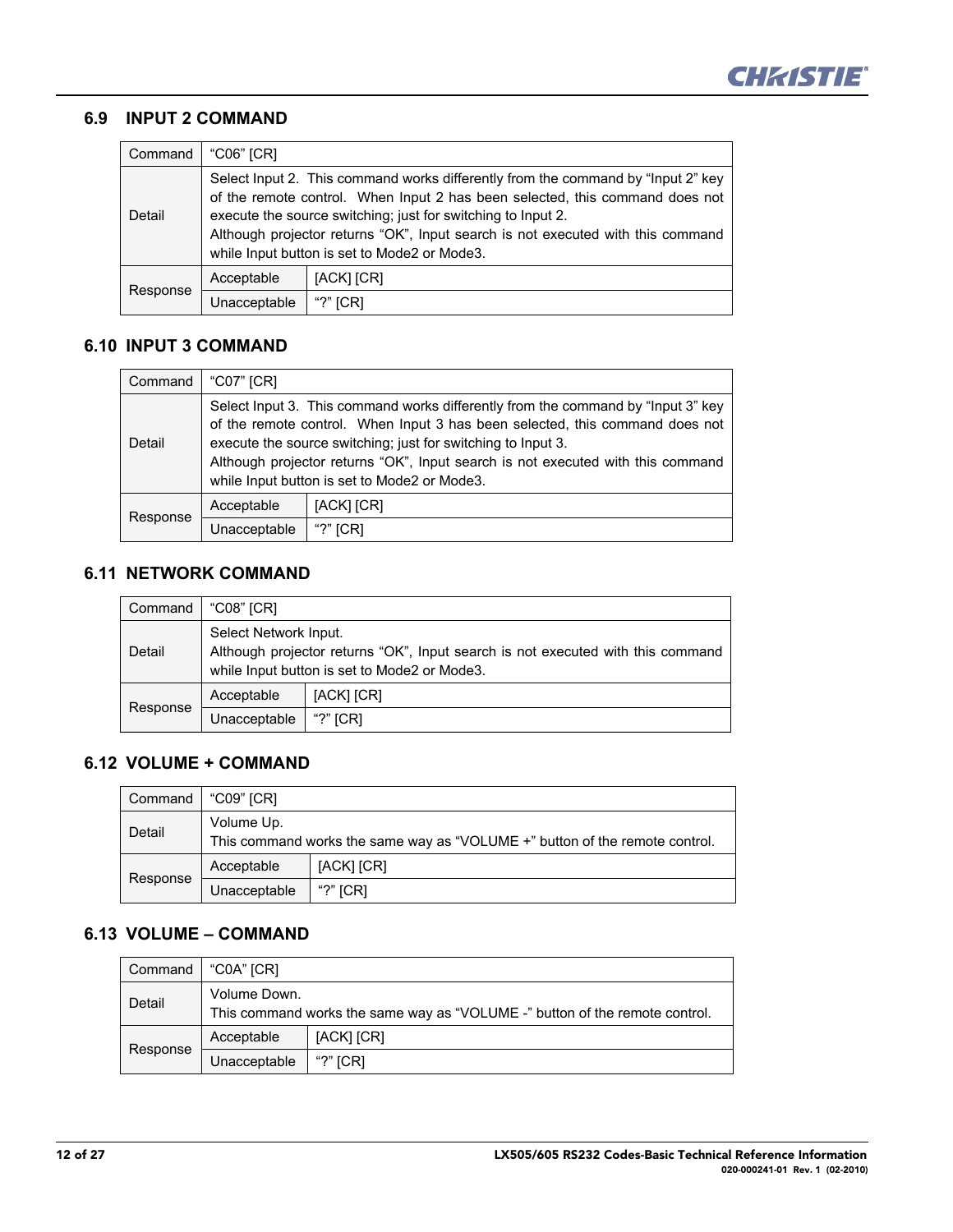

## **6.14 SOUND MUTE ON COMMAND**

| Command  | "C0B" [CR]                                                                                                                                           |             |
|----------|------------------------------------------------------------------------------------------------------------------------------------------------------|-------------|
| Detail   | Sound Mute On.<br>This command works the same way as "MUTE" button of the remote control for<br>Sound Mute On, but does not work for Sound Mute Off. |             |
| Response | Acceptable                                                                                                                                           | [ACK] [CR]  |
|          | Unacceptable                                                                                                                                         | <b>ICRI</b> |

## **6.15 SOUND MUTE OFF COMMAND**

| Command  | "C0C" [CR]      |                                                                                                                                    |
|----------|-----------------|------------------------------------------------------------------------------------------------------------------------------------|
| Detail   | Sound Mute Off. | This command works the same way as "MUTE" button of the remote control for<br>Sound Mute Off, but does not work for Sound Mute On. |
| Response | Acceptable      | [ACK] [CR]                                                                                                                         |
|          | Unacceptable    | "?" $ICRI$                                                                                                                         |

# **6.16 VIDEO MUTE ON COMMAND**

| Command  | "C0D" [CR]    |                                                                                                                                     |
|----------|---------------|-------------------------------------------------------------------------------------------------------------------------------------|
| Detail   | Video Mute ON | This command works the same way as "SHUTTER" button of the remote control for<br>Shutter Close, but does not work for Shutter Open. |
| Response | Acceptable    | [ACK] [CR]                                                                                                                          |
|          | Unacceptable  | "?" $ICRI$                                                                                                                          |

## **6.17 VIDEO MUTE OFF COMMAND**

| Command  | "C0E" [CR]     |                                                                                                                                 |
|----------|----------------|---------------------------------------------------------------------------------------------------------------------------------|
| Detail   | Video Mute OFF | This command works the same way as "SHUTTER" button of remote control for<br>Shutter Open, but does not work for Shutter Close. |
| Response | Acceptable     | [ACK] [CR]                                                                                                                      |
|          | Unacceptable   | "?" $ICRI$                                                                                                                      |

## **6.18 SCREEN NORMAL SIZE COMMAND**

| Command  | "C0F" ICRI   |                                 |
|----------|--------------|---------------------------------|
| Detail   |              | Set screen size to Normal (4:3) |
| Response | Acceptable   | [ACK] [CR]                      |
|          | Unacceptable | "?" $ICRI$                      |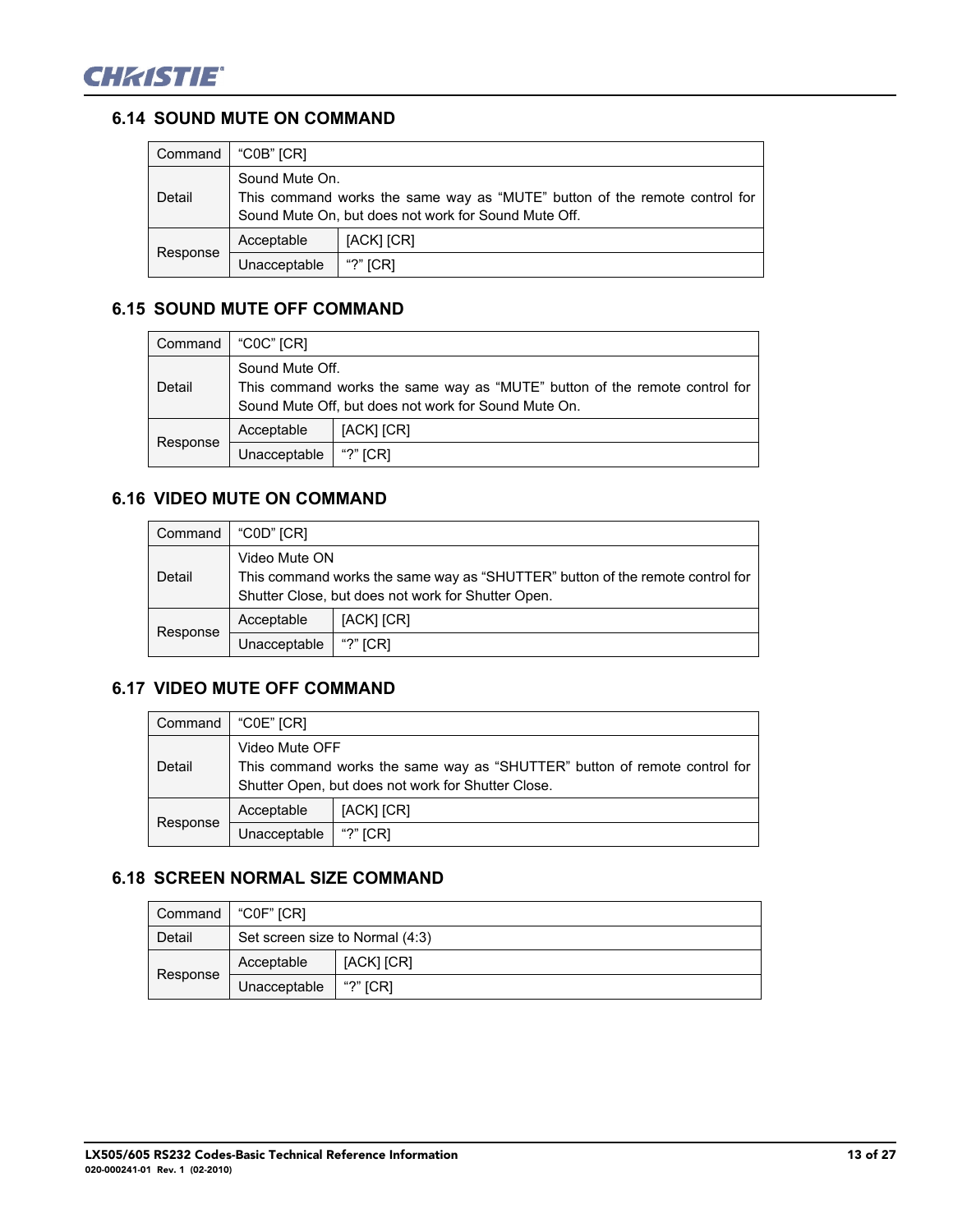

#### **6.19 SCREEN WIDE SIZE COMMAND**

| Command  | "C10" [CR]                     |            |
|----------|--------------------------------|------------|
| Detail   | Set screen size to Wide (16:9) |            |
|          | Acceptable                     | [ACK] [CR] |
| Response | Unacceptable                   | "?" $ICRI$ |

## **6.20 MENU ON COMMAND**

| Command  | "C1C" [CR]   |                                |
|----------|--------------|--------------------------------|
| Detail   |              | Display On-Screen Display Menu |
|          | Acceptable   | [ACK] [CR]                     |
| Response | Unacceptable | "?" $ICRI$                     |

## **6.21 MENU OFF COMMAND**

| Command  | "C1D" [CR]                   |            |
|----------|------------------------------|------------|
| Detail   | Clear On-Screen Display Menu |            |
|          | Acceptable                   | [ACK] [CR] |
| Response | Unacceptable                 | "?" $ICRI$ |

## **6.22 DISPLAY CLEAR COMMAND**

| Command  | "C1E" [CR]                                                              |            |
|----------|-------------------------------------------------------------------------|------------|
| Detail   | Clear On-Screen Display<br>Clear On-screen Display under all conditions |            |
| Response | Acceptable                                                              | [ACK] [CR] |
|          | Unacceptable                                                            | "?" $[CR]$ |

## **6.23 BRIGHTNESS + COMMAND**

| Command  | i "C20" [CR]                                         |            |
|----------|------------------------------------------------------|------------|
| Detail   | Increment Brightness by 1 according to user control. |            |
|          | Acceptable                                           | [ACK] [CR] |
| Response | Unacceptable                                         | "?" $ICRI$ |

## **6.24 BRIGHTNESS - COMMAND**

| Command  | "C21" ICRI                                           |            |
|----------|------------------------------------------------------|------------|
| Detail   | Decrement Brightness by 1 according to user control. |            |
| Response | Acceptable                                           | [ACK] [CR] |
|          | Unacceptable                                         | "?" ICRI   |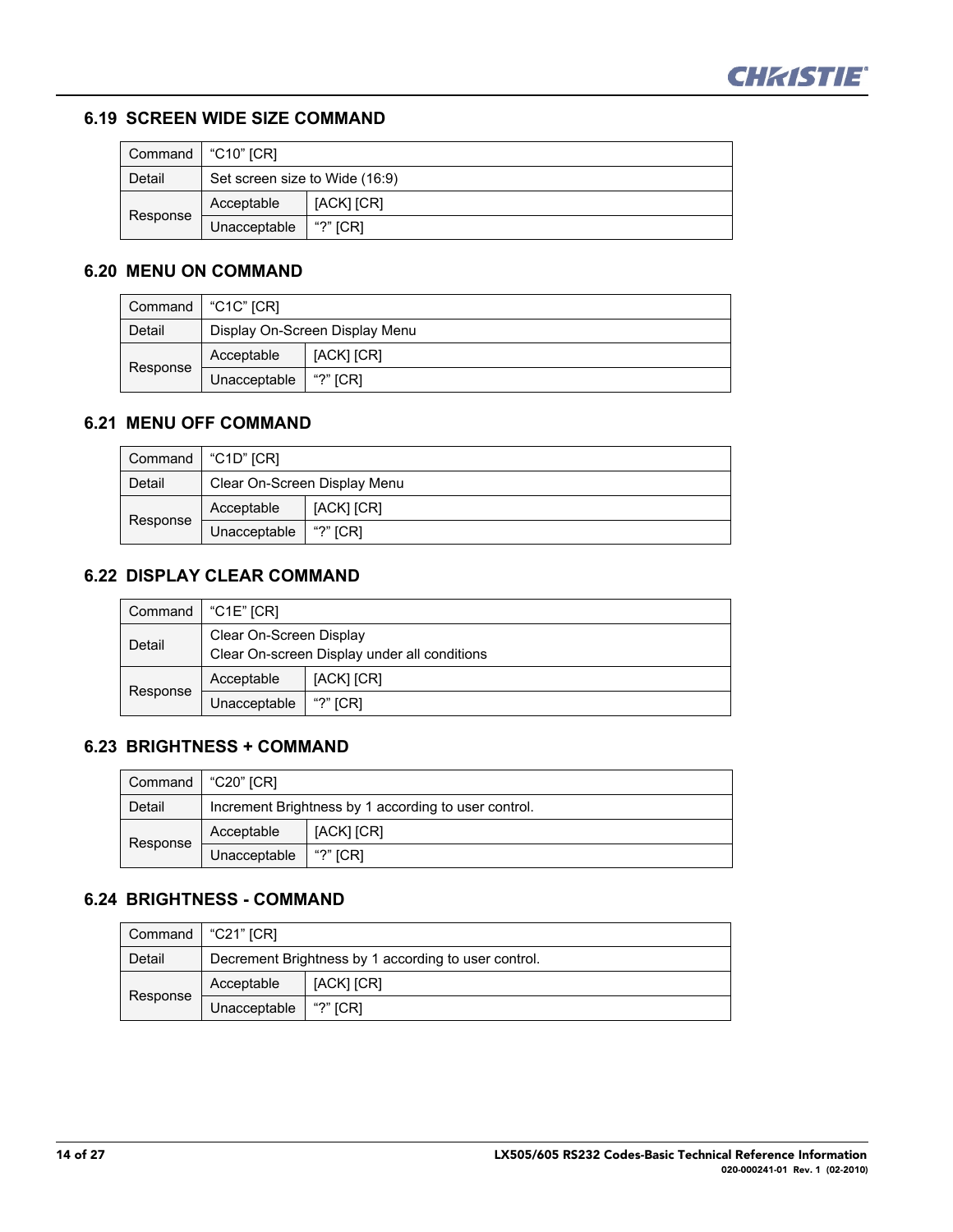

## **6.25 INPUT 2 VIDEO COMMAND**

| Command  | "C23" [CR]                                                                                                                                                        |            |
|----------|-------------------------------------------------------------------------------------------------------------------------------------------------------------------|------------|
| Detail   | Select Video input in Input 2.<br>Although projector returns "OK", Input search is not executed with this command<br>while Input button is set to Mode2 or Mode3. |            |
| Response | Acceptable                                                                                                                                                        | [ACK] [CR] |
|          | Unacceptable                                                                                                                                                      | "?" $ICRI$ |

## **6.26 INPUT 2 Y,PB/CB,PR/CR COMMAND**

| Command  | "C24" [CR]                                                                                                                                                                  |            |
|----------|-----------------------------------------------------------------------------------------------------------------------------------------------------------------------------|------------|
| Detail   | Select Y, Pb/Cb, Pr/Cr input in Input 2.<br>Although projector returns "OK", Input search is not executed with this command<br>while Input button is set to Mode2 or Mode3. |            |
|          | Acceptable                                                                                                                                                                  | [ACK] [CR] |
| Response | Unacceptable                                                                                                                                                                | "?" $ICRI$ |

## **6.27 INPUT 2 RGB COMMAND**

| Command  | "C25" [CR]                                                                                                                                                      |            |
|----------|-----------------------------------------------------------------------------------------------------------------------------------------------------------------|------------|
| Detail   | Select RGB input in Input 2.<br>Although projector returns "OK", Input search is not executed with this command<br>while Input button is set to Mode2 or Mode3. |            |
| Response | Acceptable                                                                                                                                                      | [ACK] [CR] |
|          | Unacceptable                                                                                                                                                    | "?" $ICRI$ |

## **6.28 IMAGE COMMAND**

|          | Command   "C27" [CR]        |            |
|----------|-----------------------------|------------|
| Detail   | Switch Image Setting status |            |
| Response | Acceptable                  | [ACK] [CR] |
|          | Unacceptable                | "?" $ICRI$ |

## **6.29 ON START SET COMMAND**

| Command  | "C28" [CR]                                                                                                     |            |
|----------|----------------------------------------------------------------------------------------------------------------|------------|
| Detail   | Enable Power ON Start<br>This status is stored in EEPROM and retained regardless of Power OFF/ON<br>operation. |            |
| Response | Acceptable                                                                                                     | [ACK] [CR] |
|          | Jnacceptable                                                                                                   | "?" $ICRI$ |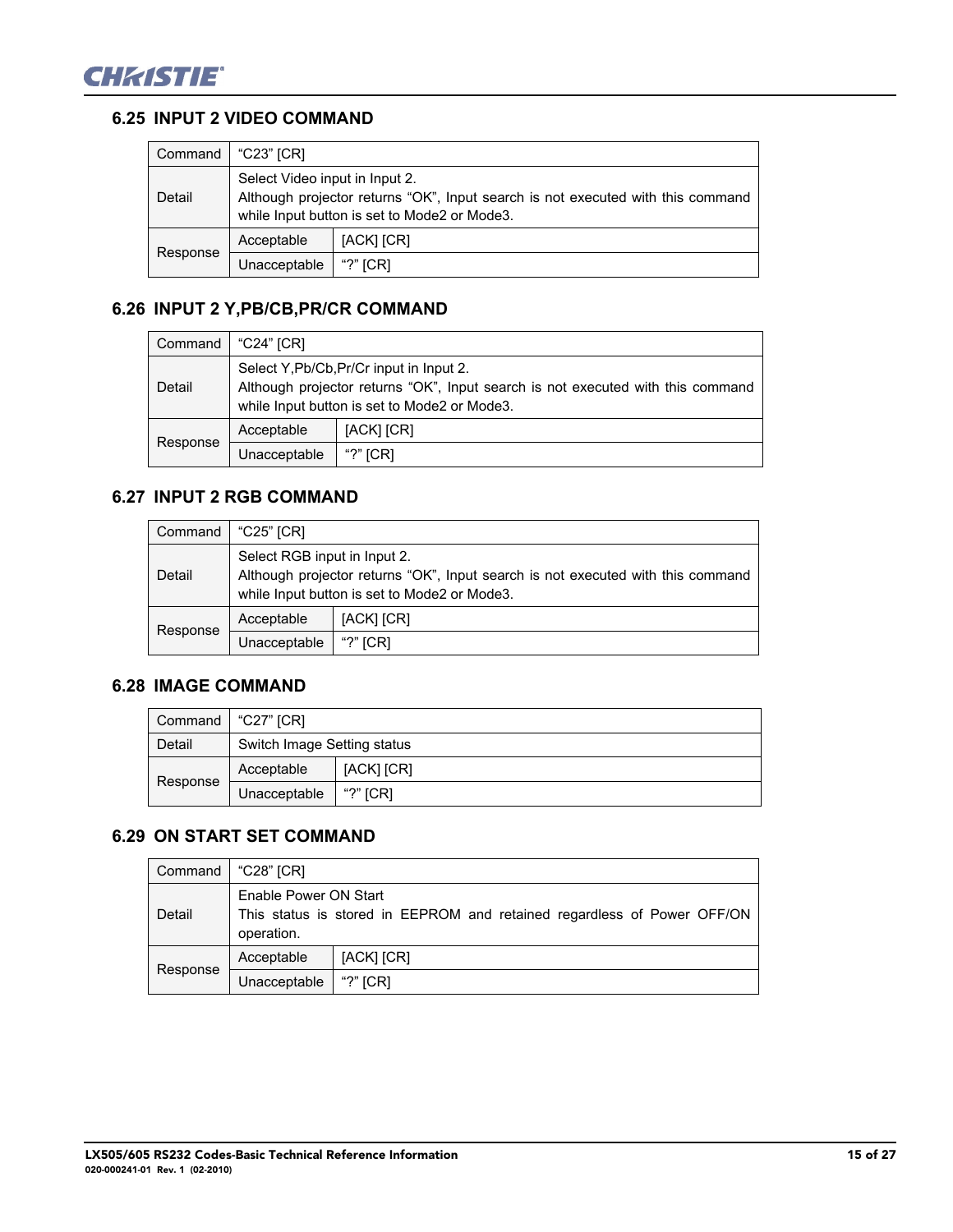

#### **6.30 ON START CANCEL COMMAND**

| Command  | "C29" [CR]                                                                                                      |            |
|----------|-----------------------------------------------------------------------------------------------------------------|------------|
| Detail   | Disable Power ON Start<br>This status is stored in EEPROM and retained regardless of Power OFF/ON<br>operation. |            |
|          | Acceptable                                                                                                      | [ACK] [CR] |
| Response | Unacceptable                                                                                                    | "?" $[CR]$ |

## **6.31 POWER MANAGEMENT READY COMMAND**

| Command  | "C2A" [CR]                                                                                                                             |            |
|----------|----------------------------------------------------------------------------------------------------------------------------------------|------------|
| Detail   | Set Power Management function to ready status<br>This status is stored in EEPROM and retained regardless of Power OFF/ON<br>operation. |            |
|          | Acceptable                                                                                                                             | [ACK] [CR] |
| Response | Unacceptable                                                                                                                           | "?" [CR]   |

#### **6.32 POWER MANAGEMENT CANCEL COMMAND**

| Command  | "C2B" [CR]                                                                                                                           |            |
|----------|--------------------------------------------------------------------------------------------------------------------------------------|------------|
| Detail   | Set Power Management function to off status<br>This status is stored in EEPROM and retained regardless of Power OFF/ON<br>operation. |            |
| Response | Acceptable                                                                                                                           | [ACK] [CR] |
|          | Unacceptable                                                                                                                         | "?" $ICRI$ |

#### **6.33 POWER MANAGEMENT SHUTDOWN COMMAND**

| Command  | "C2E" [CR]                                                                                                                               |            |
|----------|------------------------------------------------------------------------------------------------------------------------------------------|------------|
| Detail   | Set Power Management function to Shutdown mode.<br>This status is stored in EEPROM and retained regardless of Power OFF/ON<br>operation. |            |
| Response | Acceptable                                                                                                                               | [ACK] [CR] |
|          | Unacceptable                                                                                                                             | "?" $ICRI$ |

#### **6.34 D.ZOOM + COMMAND**

| Command  | "C30" [CR]                                                                                                                                   |            |
|----------|----------------------------------------------------------------------------------------------------------------------------------------------|------------|
| Detail   | Enter Digital Zoom mode and expand image size<br>This command works the same way as "D.ZOOM $\blacktriangle$ " button of the remote control. |            |
| Response | Acceptable                                                                                                                                   | [ACK] [CR] |
|          | Unacceptable                                                                                                                                 | "?" $ICRI$ |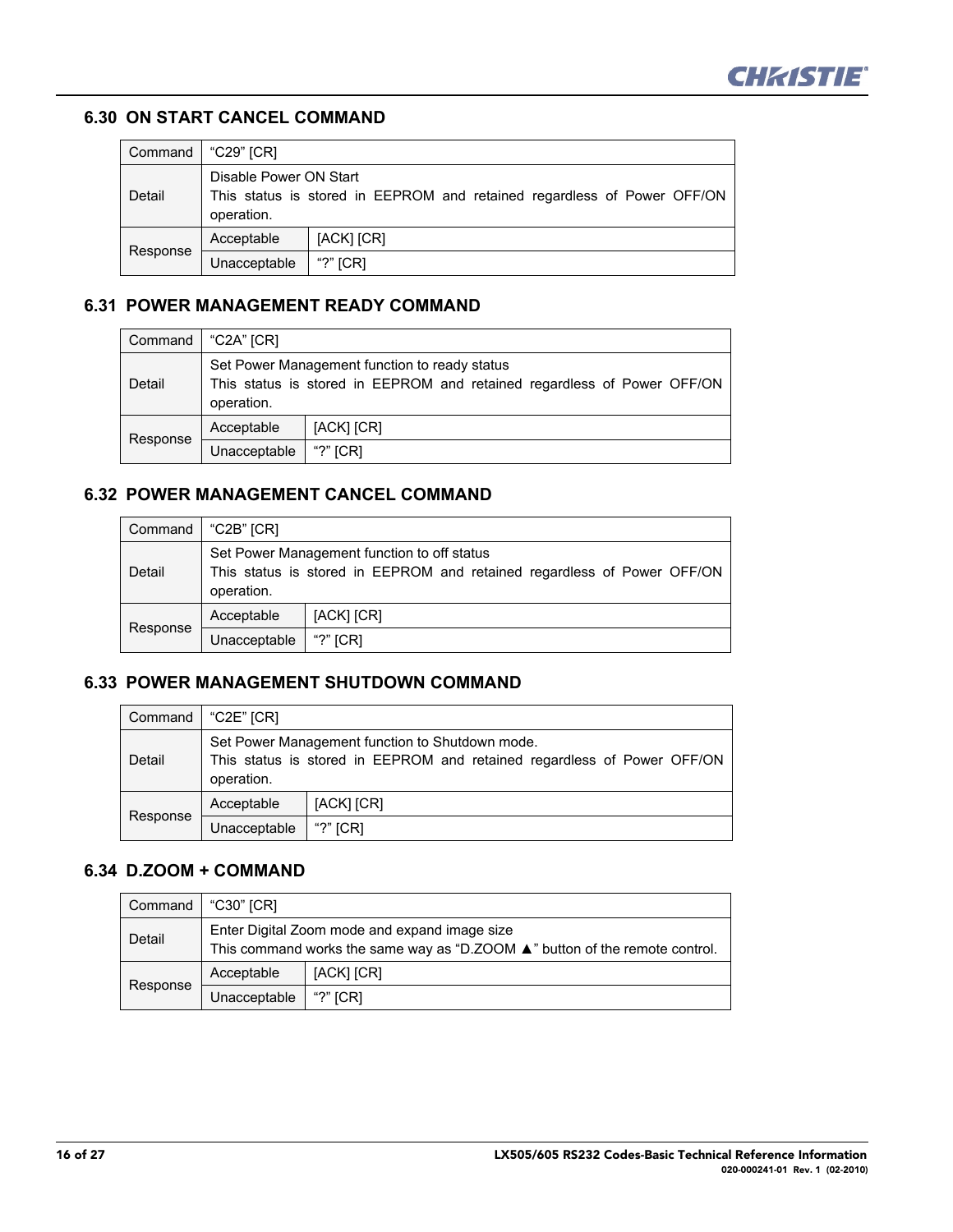

### **6.35 D.ZOOM - COMMAND**

|          | Command   "C31" [CR]                                                                                                     |            |
|----------|--------------------------------------------------------------------------------------------------------------------------|------------|
| Detail   | Enter Digital Zoom mode and reduce image size<br>This command works the same as "D.ZOOM ▼" button of the remote control. |            |
| Response | Acceptable                                                                                                               | [ACK] [CR] |
|          | Unacceptable                                                                                                             | "?" $ICRI$ |

## **6.36 INPUT 3 VIDEO COMMAND**

| Command  | "C33" [CR]                                                                                                                                                        |            |
|----------|-------------------------------------------------------------------------------------------------------------------------------------------------------------------|------------|
| Detail   | Select Video input in Input 3.<br>Although projector returns "OK", Input search is not executed with this command<br>while Input button is set to Mode2 or Mode3. |            |
| Response | Acceptable                                                                                                                                                        | [ACK] [CR] |
|          | Unacceptable                                                                                                                                                      | "?" $ICRI$ |

## **6.37 INPUT 3 S-VIDEO COMMAND**

| Command  | "C34" [CR]                                                                                                                                                          |            |
|----------|---------------------------------------------------------------------------------------------------------------------------------------------------------------------|------------|
| Detail   | Select S-Video input in Input 3.<br>Although projector returns "OK", Input search is not executed with this command<br>while Input button is set to Mode2 or Mode3. |            |
| Response | Acceptable                                                                                                                                                          | [ACK] [CR] |
|          | Unacceptable                                                                                                                                                        | "?" $ICRI$ |

# <span id="page-16-0"></span>**6.38 INPUT 3 Y,PB/CB,PR/CR COMMAND**

| Command  | "C35" [CR]                                                                                                                                                                  |            |
|----------|-----------------------------------------------------------------------------------------------------------------------------------------------------------------------------|------------|
| Detail   | Select Y, Pb/Cb, Pr/Cr input in Input 3.<br>Although projector returns "OK", Input search is not executed with this command<br>while Input button is set to Mode2 or Mode3. |            |
| Response | Acceptable                                                                                                                                                                  | [ACK] [CR] |
|          | Unacceptable                                                                                                                                                                | "?" $ICRI$ |

## **6.39 POINTER RIGHT COMMAND**

| Command  | "C3A" [CR]                                                                                                                                                                                            |            |
|----------|-------------------------------------------------------------------------------------------------------------------------------------------------------------------------------------------------------|------------|
| Detail   | Move the Pointer of On-Screen Display Menu to the right.<br>This command works differently from the command by Point button ">" of the<br>projector or remote control and has no "Volume +" function. |            |
| Response | Acceptable                                                                                                                                                                                            | [ACK] [CR] |
|          | Unacceptable                                                                                                                                                                                          | "?" $ICRI$ |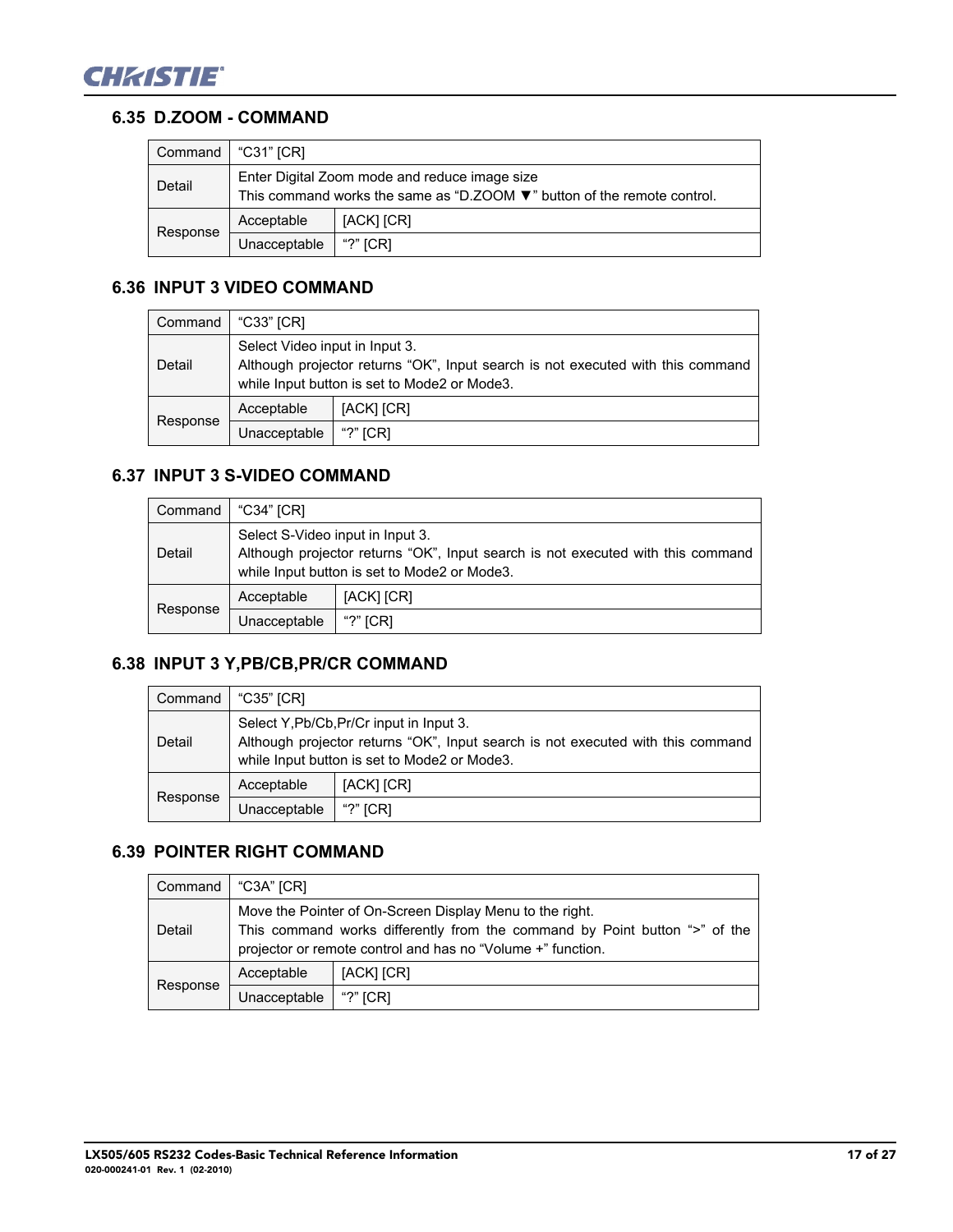

#### **6.40 POINTER LEFT COMMAND**

| Command  | "C3B" [CR]                                                                                                                                                                                          |            |
|----------|-----------------------------------------------------------------------------------------------------------------------------------------------------------------------------------------------------|------------|
| Detail   | Move the Pointer of On-Screen Display Menu to the left<br>This command works differently from the command by Point button "<" of the<br>projector or remote control and has no "Volume -" function. |            |
| Response | Acceptable                                                                                                                                                                                          | [ACK] [CR] |
|          | Unacceptable                                                                                                                                                                                        | "?" $[CR]$ |

#### **6.41 POINTER UP COMMAND**

| Command  | "C3C" [CR]                                                                                                                                        |            |
|----------|---------------------------------------------------------------------------------------------------------------------------------------------------|------------|
| Detail   | Move up the Pointer of On-Screen Display Menu<br>This command works the same way as " $\triangle$ " button of the projector or remote<br>control. |            |
| Response | Acceptable                                                                                                                                        | [ACK] [CR] |
|          | Unacceptable                                                                                                                                      | "?" $ICRI$ |

#### **6.42 POINTER DOWN COMMAND**

| Command  | "C3D" [CR]                                                                                                                                                            |            |
|----------|-----------------------------------------------------------------------------------------------------------------------------------------------------------------------|------------|
| Detail   | Move down the Pointer of On-Screen Display Menu.<br>This command works differently from the command by " $\nabla$ " button of the remote<br>control and has no "Mute" |            |
| Response | Acceptable                                                                                                                                                            | [ACK] [CR] |
|          | Unacceptable                                                                                                                                                          | "?" $[CR]$ |

#### **6.43 ENTER COMMAND**

| Command   "C3F" [CR] |                                                                                            |            |
|----------------------|--------------------------------------------------------------------------------------------|------------|
| Detail               | This command works the same way as "SELECT" button of the projector and<br>remote control. |            |
| Response             | Acceptable                                                                                 | [ACK] [CR] |
|                      | Unacceptable                                                                               | "?" $ICRI$ |

## **6.44 FREEZE ON COMMAND**

| Command  | "C43" [CR]                                                                                                                                             |            |
|----------|--------------------------------------------------------------------------------------------------------------------------------------------------------|------------|
| Detail   | Freeze on-screen image<br>This command works the same way as "FREEZE" button of the remote control for<br>Freeze ON, but does not work for Freeze OFF. |            |
| Response | Acceptable                                                                                                                                             | [ACK] [CR] |
|          | Unacceptable                                                                                                                                           | "?" $[CR]$ |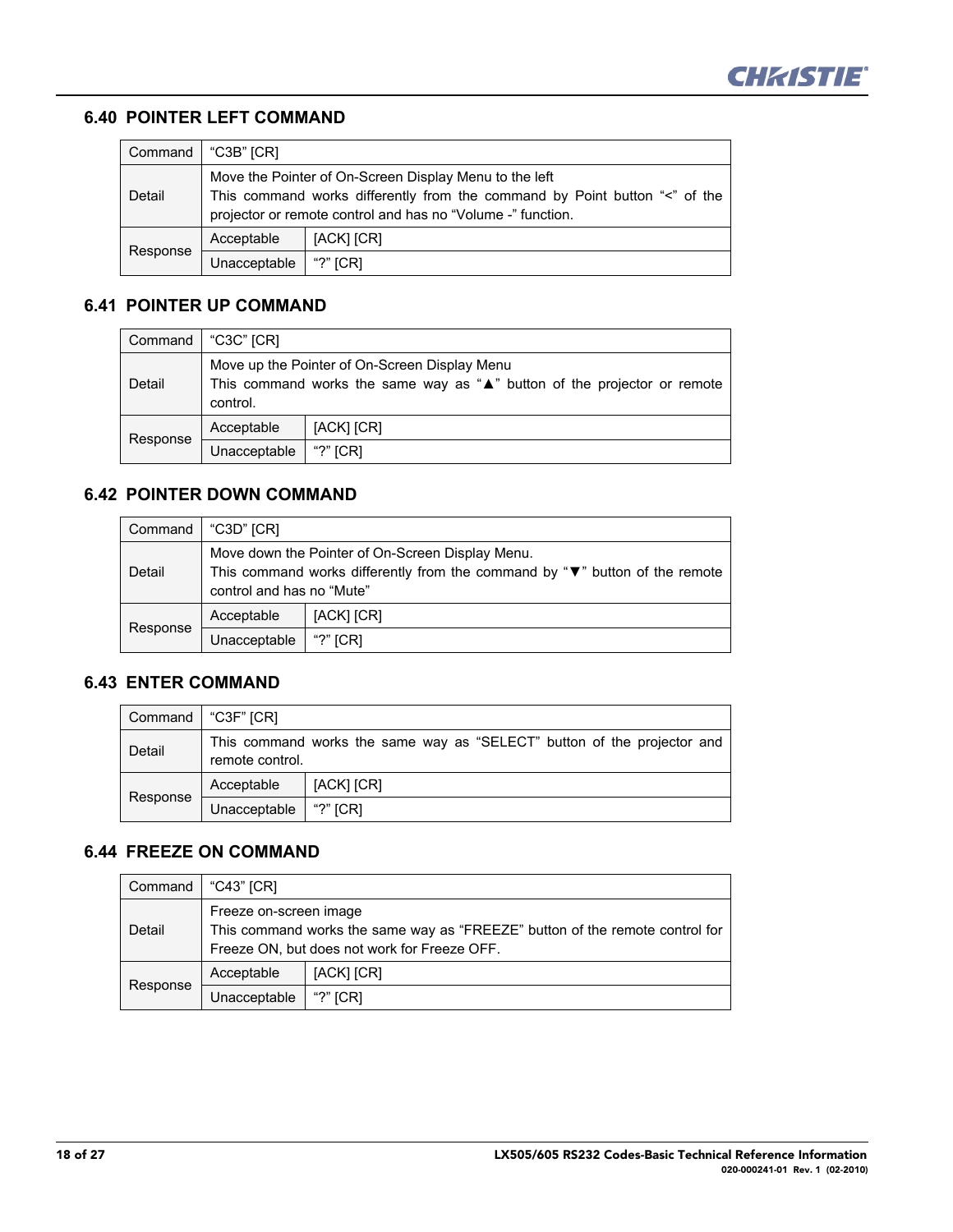

#### **6.45 FREEZE OFF COMMAND**

| Command  | "C44" [CR]                                                                                                                                         |            |
|----------|----------------------------------------------------------------------------------------------------------------------------------------------------|------------|
| Detail   | Cancel Freeze mode<br>This command works the same way as "FREEZE" button of the remote control for<br>Freeze Off, but does not work for Freeze ON. |            |
| Response | Acceptable                                                                                                                                         | [ACK] [CR] |
|          | Unacceptable                                                                                                                                       | "?" $ICRI$ |

#### **6.46 ZOOM + COMMAND**

| Command  | . "C47" [CR]                                                                                   |            |
|----------|------------------------------------------------------------------------------------------------|------------|
| Detail   | Expand image size<br>This command works the same way as "ZOOM ▲" button of the remote control. |            |
|          | Acceptable                                                                                     | [ACK] [CR] |
| Response | Unacceptable                                                                                   | "?" $ICRI$ |

## **6.47 ZOOM - COMMAND**

| Command  | ∣ "C46" ICR1                                                                                                          |            |
|----------|-----------------------------------------------------------------------------------------------------------------------|------------|
| Detail   | Reduce image size<br>This command works the same way as " $200M$ $\blacktriangledown$ " button of the remote control. |            |
|          | Acceptable                                                                                                            | [ACK] [CR] |
| Response | Unacceptable                                                                                                          | "?" $ICRI$ |

## **6.48 FOCUS + COMMAND**

| Command  | "C4B" [CR]                                                                                                                                                    |            |
|----------|---------------------------------------------------------------------------------------------------------------------------------------------------------------|------------|
| Detail   | Adjust on-screen focus by making focal length longer. (The lens moves backward)<br>This command works the same way as "FOCUS ▲" button of the remote control. |            |
|          | Acceptable                                                                                                                                                    | [ACK] [CR] |
| Response | Unacceptable                                                                                                                                                  | "?" $[CR]$ |

## **6.49 FOCUS - COMMAND**

| Command  | "C4A" [CR]                                                                                                                                                                        |            |
|----------|-----------------------------------------------------------------------------------------------------------------------------------------------------------------------------------|------------|
| Detail   | Adjust on-screen focus by making focal length shorter. (The lens moves forward)<br>This command works the same way as "FOCUS $\blacktriangledown$ " button of the remote control. |            |
|          | Acceptable                                                                                                                                                                        | [ACK] [CR] |
| Response | Unacceptable                                                                                                                                                                      | "?" $ICRI$ |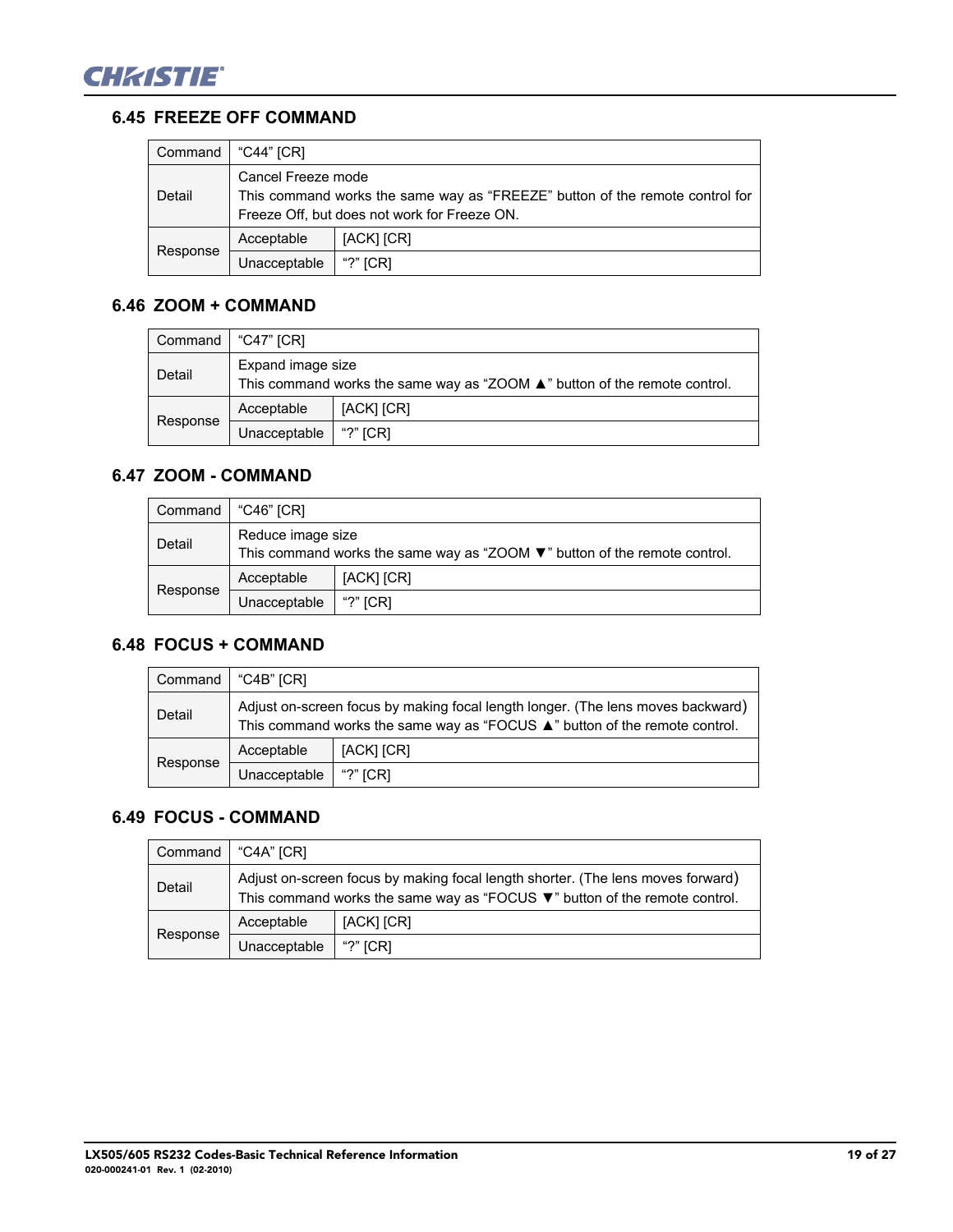

#### **6.50 INPUT 1 ANALOG RGB COMMAND**

| Command  | "C50" [CR]                                                                                                                                                             |            |
|----------|------------------------------------------------------------------------------------------------------------------------------------------------------------------------|------------|
| Detail   | Select Analog RGB input in Input 1.<br>Although projector returns "OK", Input search is not executed with this command<br>while Input button is set to Mode2 or Mode3. |            |
|          | Acceptable                                                                                                                                                             | [ACK] [CR] |
| Response | Unacceptable                                                                                                                                                           | "?" $[CR]$ |

#### **6.51 INPUT 1 SCART COMMAND**

| Command  | "C51" [CR]                                                                                                                                                        |            |
|----------|-------------------------------------------------------------------------------------------------------------------------------------------------------------------|------------|
| Detail   | Select SCART input in Input 1.<br>Although projector returns "OK", Input search is not executed with this command<br>while Input button is set to Mode2 or Mode3. |            |
|          | Acceptable                                                                                                                                                        | [ACK] [CR] |
| Response | Unacceptable                                                                                                                                                      | "?" $ICRI$ |

## **6.52 INPUT 1 DVI (PC DIGITAL) COMMAND**

| Command  | "C52" [CR]                                                                                                                                                                   |            |
|----------|------------------------------------------------------------------------------------------------------------------------------------------------------------------------------|------------|
| Detail   | Select DVI (PC Digital) input in Input 1.<br>Although projector returns "OK", Input search is not executed with this command<br>while Input button is set to Mode2 or Mode3. |            |
| Response | Acceptable                                                                                                                                                                   | [ACK] [CR] |
|          | Unacceptable                                                                                                                                                                 | "?" $[CR]$ |

## **6.53 INPUT 1 DVI (AV HDCP) COMMAND**

| Command  | "C53" [CR]   |                                                                                                                                                                           |
|----------|--------------|---------------------------------------------------------------------------------------------------------------------------------------------------------------------------|
| Detail   |              | Select DVI (AV HDCP) input of Input 1.<br>Although projector returns "OK", Input search is not executed with this command<br>while Input button is set to Mode2 or Mode3. |
|          | Acceptable   | [ACK] [CR]                                                                                                                                                                |
| Response | Unacceptable | "?" $[CR]$                                                                                                                                                                |

## **6.54 LENS SHIFT UP COMMAND**

| Command  | "C5D" ICRI                   |            |
|----------|------------------------------|------------|
| Detail   | Move projection area upward. |            |
| Response | Acceptable                   | [ACK] [CR] |
|          | Unacceptable                 | "?" $ICRI$ |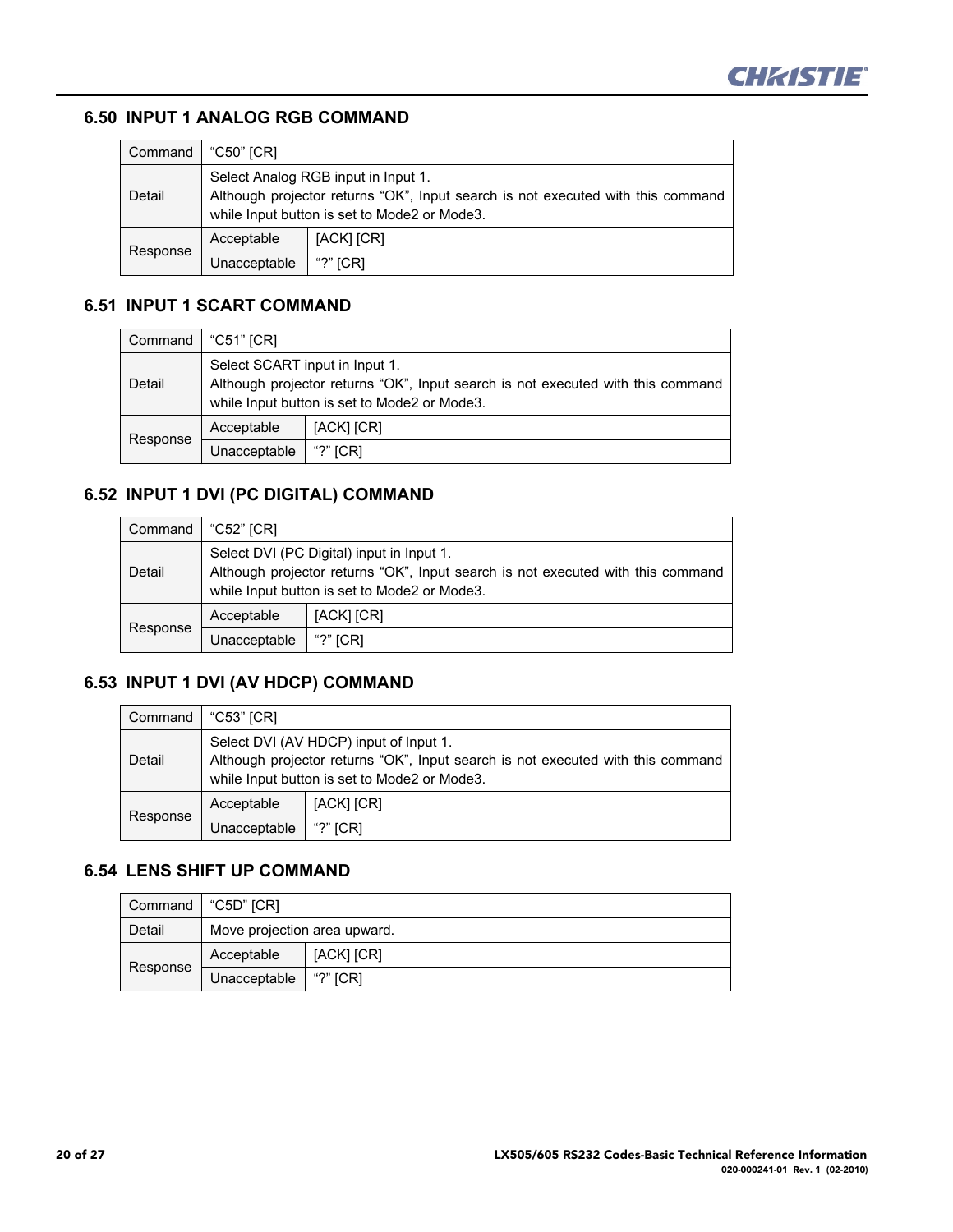

#### **6.55 LENS SHIFT DOWN COMMAND**

| Command  | "C5E" ICRI   |                                |
|----------|--------------|--------------------------------|
| Detail   |              | Move projection area downward. |
| Response | Acceptable   | [ACK] [CR]                     |
|          | Unacceptable | "?" $ICRI$                     |

## **6.56 LENS SHIFT LEFT COMMAND**

|          | Command   "C5F" [CR]           |            |
|----------|--------------------------------|------------|
| Detail   | Move projection area leftward. |            |
| Response | Acceptable                     | [ACK] [CR] |
|          | Unacceptable                   | "?" $ICRI$ |

## **6.57 LENS SHIFT RIGHT COMMAND**

| Command  | "C60" [CR]   |                                 |
|----------|--------------|---------------------------------|
| Detail   |              | Move projection area rightward. |
|          | Acceptable   | [ACK] [CR]                      |
| Response | Unacceptable | "?" $ICRI$                      |

## **6.58 AUTO PC ADJ. COMMAND**

| Command  | "C89" [CR]                                                                                                                                                                                |            |
|----------|-------------------------------------------------------------------------------------------------------------------------------------------------------------------------------------------|------------|
| Detail   | Execute AUTO PC ADJ, function<br>This command works the same way as "AUTO PC" button of the remote control.<br>Sending this command during Auto PC Adj. process terminates the operation. |            |
| Response | Acceptable                                                                                                                                                                                | [ACK] [CR] |
|          | Unacceptable                                                                                                                                                                              | "?" $ICRI$ |

## **6.59 PRESENTATION TIMER COMMAND**

| Command  | "C8A" [CR]                                                 |            |
|----------|------------------------------------------------------------|------------|
|          | Start Timer for presentation                               |            |
| Detail   | This command works the same way as "P-TIMER" button of the |            |
|          | remote control.                                            |            |
| Response | Acceptable                                                 | [ACK] [CR] |
|          | Unacceptable                                               | "?" $[CR]$ |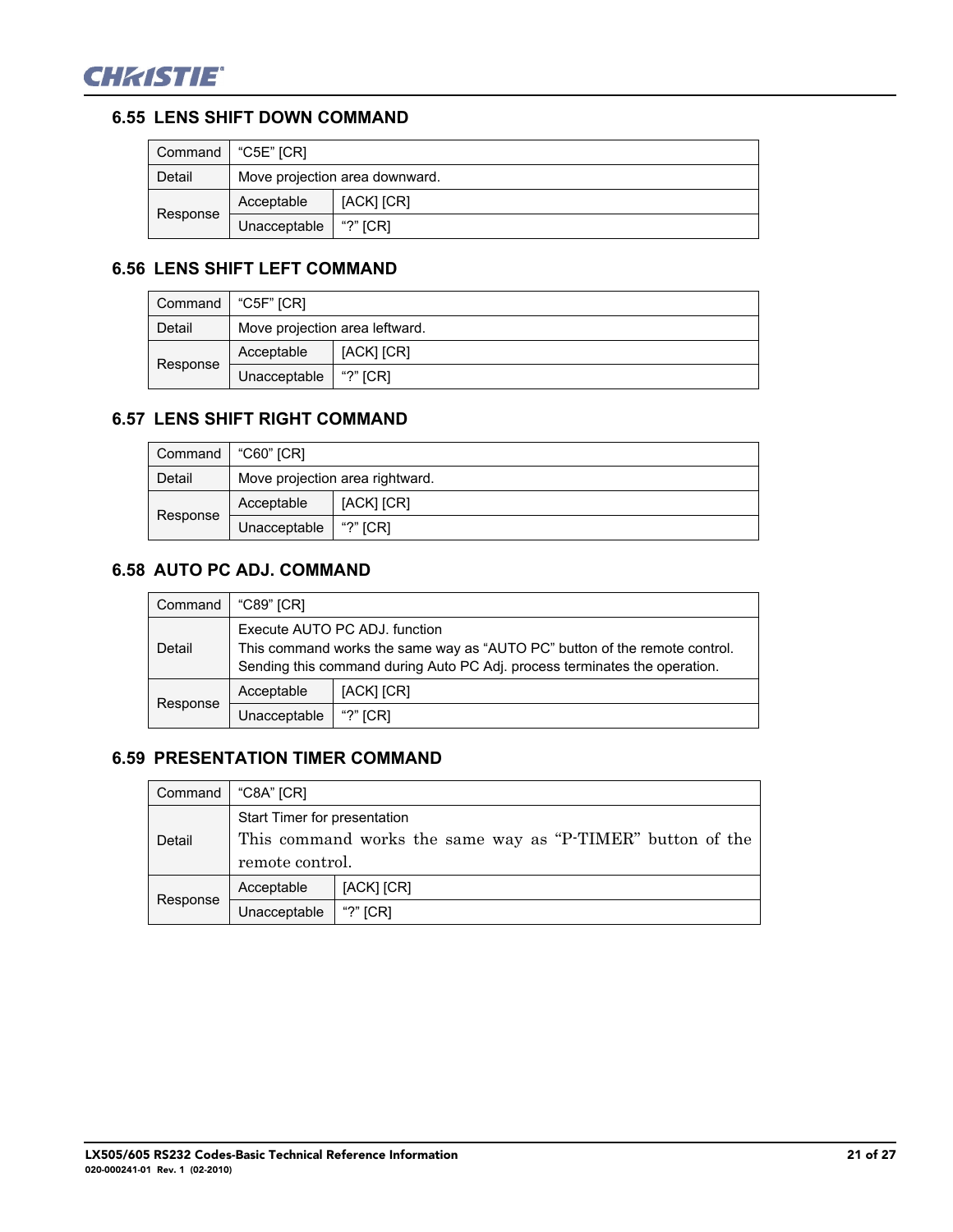

## **6.60 PRESENTATION TIMER (EXIT) COMMAND**

| Command  | "C8B" [CR]                                                     |            |
|----------|----------------------------------------------------------------|------------|
|          | Exit P-Timer function.                                         |            |
| Detail   | This command works the same way as pressing and hold "P-TIMER" |            |
|          | button of the remote control.                                  |            |
| Response | Acceptable                                                     | [ACK] [CR] |
|          | Unacceptable                                                   | "?" $ICRI$ |

## **6.61 KEYSTONE ↑ COMMAND**

| Command  | "C8E" [CR]   |                                                                                                                                                                                                                                        |
|----------|--------------|----------------------------------------------------------------------------------------------------------------------------------------------------------------------------------------------------------------------------------------|
| Detail   |              | Correct keystone distortion by reducing upper part of image. This command<br>invokes both operations of keystone distortion correction and OSD display,<br>regardless of whether the "KEYSTONE" OSD has been already displayed or not. |
| Response | Acceptable   | [ACK] [CR]                                                                                                                                                                                                                             |
|          | Unacceptable | "?" $[CR]$                                                                                                                                                                                                                             |

## **6.62 KEYSTONE ↓ COMMAND**

| Command  | $^{\circ}$ C8F" [CR]                                                                                                                                                                                                                   |            |
|----------|----------------------------------------------------------------------------------------------------------------------------------------------------------------------------------------------------------------------------------------|------------|
| Detail   | Correct keystone distortion by reducing lower part of image. This command<br>invokes both operations of keystone distortion correction and OSD display,<br>regardless of whether the "KEYSTONE" OSD has been already displayed or not. |            |
| Response | Acceptable                                                                                                                                                                                                                             | [ACK] [CR] |
|          | Unacceptable                                                                                                                                                                                                                           | "?" [CR]   |

## **6.63 KEYSTONE → COMMAND**

| Command  | "C90" [CR]   |                                                                                                                                                                                                                                        |
|----------|--------------|----------------------------------------------------------------------------------------------------------------------------------------------------------------------------------------------------------------------------------------|
| Detail   |              | Correct keystone distortion by reducing right side of image. This command invokes<br>both operations of keystone distortion correction and OSD display, regardless of<br>whether the "KEYSTONE" OSD has been already displayed or not. |
| Response | Acceptable   | [ACK] [CR]                                                                                                                                                                                                                             |
|          | Unacceptable | "?" $[CR]$                                                                                                                                                                                                                             |

## **6.64 KEYSTONE ← COMMAND**

| Command  | "C91" [CR]   |                                                                                                                                                                                                                                       |
|----------|--------------|---------------------------------------------------------------------------------------------------------------------------------------------------------------------------------------------------------------------------------------|
| Detail   |              | Correct keystone distortion by reducing left side of image. This command invokes<br>both operations of keystone distortion correction and OSD display, regardless of<br>whether the "KEYSTONE" OSD has been already displayed or not. |
| Response | Acceptable   | [ACK] [CR]                                                                                                                                                                                                                            |
|          | Unacceptable | "?" $[CR]$                                                                                                                                                                                                                            |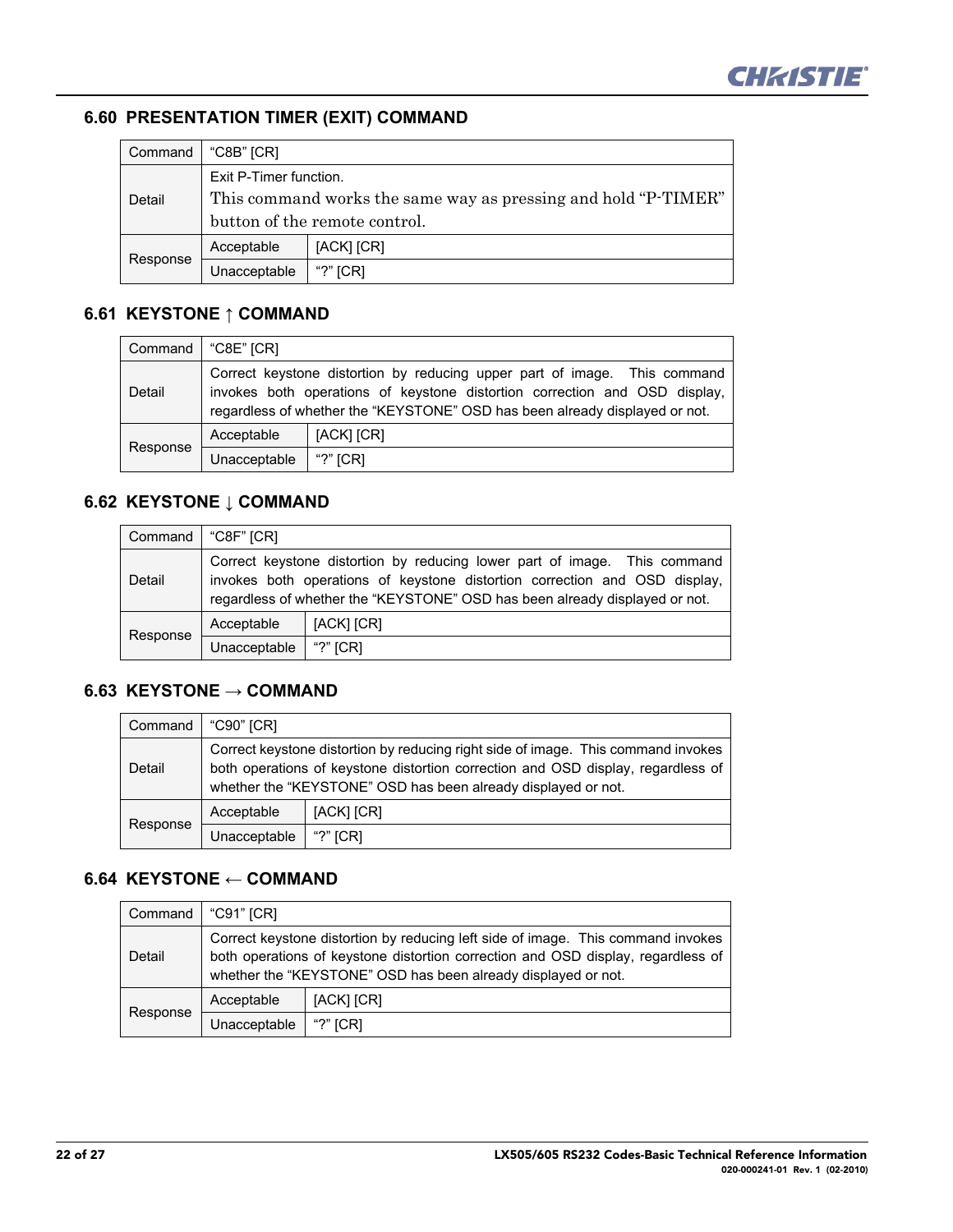

#### **7 STATUS READ COMMAND**

#### **7.1 FORMAT**

- PC issues a command in the following format.
	- **"CR" Command [CR]**

Command: one character (See Status Read Command Table)

• When projector receives an appropriate command, it returns the required data in string.

**Required Data [CR]** Required Data: string (See Status Read Command Table)

• When the received data cannot be decoded, the projector returns **"?" [CR]** is returned.

#### **7.2 Transfer Example**

Information for Input mode of projector can be obtained by Basic Commands.



#### **7.3 Operation Requirements**

Status Read commands are invalid when projector is in standby and "Eco" mode selected in Standby mode menu.

#### **7.4 Status Read Command**

| Command  | "CR0" $[CR]$     |                                                                                                                                                                                                                                                                                                                                                                                                                                                                                                                                                                                                        |
|----------|------------------|--------------------------------------------------------------------------------------------------------------------------------------------------------------------------------------------------------------------------------------------------------------------------------------------------------------------------------------------------------------------------------------------------------------------------------------------------------------------------------------------------------------------------------------------------------------------------------------------------------|
| Detail   |                  | Get the projector's operating status                                                                                                                                                                                                                                                                                                                                                                                                                                                                                                                                                                   |
|          | Acceptable       | "%1" [CR]                                                                                                                                                                                                                                                                                                                                                                                                                                                                                                                                                                                              |
| Response | %1               | $"00"$ = Power ON<br>"80" = $Standbv$<br>"40" = Countdown in process<br>"20" = Cooling Down in process<br>"10" = Power Failure<br>"28" = Cooling Down in process due to Abnormal Temperature<br>"88" = Standby after Cooling Down due to Abnormal Temperature<br>"24" = Power-Save Cooling Down in process<br>"04" = Power Save<br>"21" = Cooling Down in process after OFF due to Lamp Failure<br>"81" = Standby after Cooling Down due to Lamp Failure<br>"2C"= Cooling Down in process after OFF due to<br><b>Shutter Management</b><br>"8C" = Standby after Cooling Down due to Shutter Management |
|          | Unacceptabl<br>e | "?" [CR]                                                                                                                                                                                                                                                                                                                                                                                                                                                                                                                                                                                               |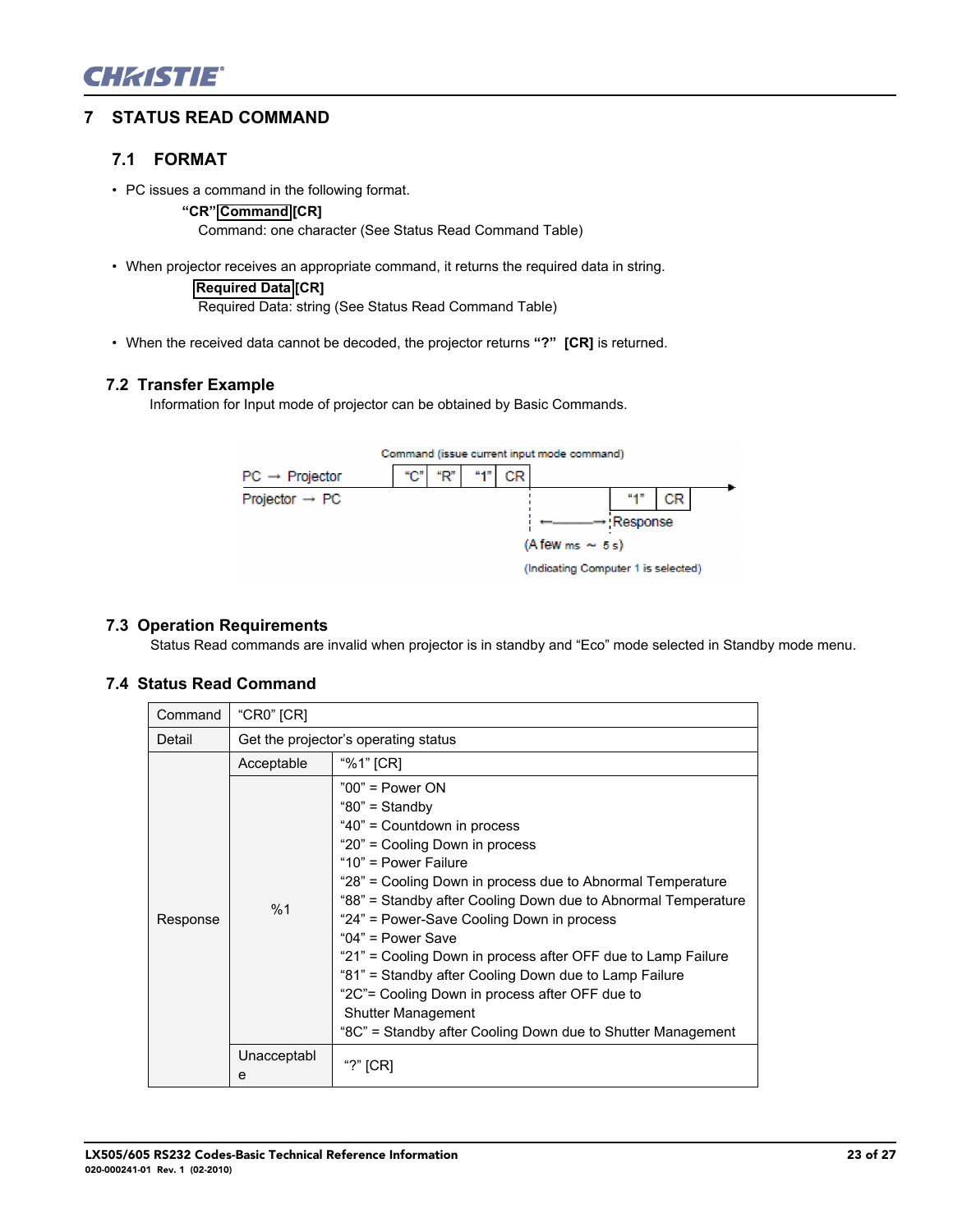

#### ޣ**Details for Response**ޤ

#### **• "00" [CR]**

Status: Power ON Normal image is on-screen.

#### **• "80" [CR]**

Status: Standby

When the status is Standby, Status Read Commands are always accepted, but any Functional Execution Commands are not accepted except for POWER ON command.

#### **• "40" [CR]**

Status: Countdown in process

When "Display" in Setting Menu is set to ON, Countdown operation is started by execution of POWER ON; while "Display" in Setting Menu is set to OFF, the status moves directly to Power ON without Countdown operation. When "Display" in Setting Menu is OFF, processing Countdown is not executed and the status quickly moves to Power ON.

#### **• "20" [CR]**

Status: Cooling Down in process

When the status is Power ON, and then POWER OFF Command ("C01" [CR]) is executed, it moves to Cooling Down status.

When lamp turns off and about 90 seconds of fan spinning finishes, the above status automatically moves to Standby (The fan spinning time depends on models.)

This function is intended to cool down lamps and other optical parts, and is quite important for projector's reliability. During this time, any Functional Execution Command is invalid.

#### **• "10" [CR]**

Status: Power Failure

When the power supply voltage inside the projector reaches abnormal status, the projector is automatically turned off.

Abnormal power supply voltage includes;

- Filter abnormal status
- Shutter abnormal status

The projector returns "10" [CR], which indicates it enters Power OFF status due to Power Failure. In this case Fan also stops unlike Cooling Down status.

#### **• "28" [CR]**

Status: Cooling Down in process due to Abnormal Temperature

When the inside temperature rises abnormally high, it automatically starts Cooling Down operation. The projector returns "28" [CR].

Even if the temperature goes down during this process, the given Cooling Down process is conducted.

#### **• "88" [CR]**

Status: Standby after Cooling Down due to Abnormal Temperature

When the status becomes Standby after the temperature goes down by Cooling Down operation invoked due to Abnormal Temperature, the projector returns "88" [CR]. This indicates Abnormal Temperature caused turning to Standby status.

This status continues until the next operation is started; when Power On is executed, the projector clears the information of Abnormal Temperature and normal operation starts.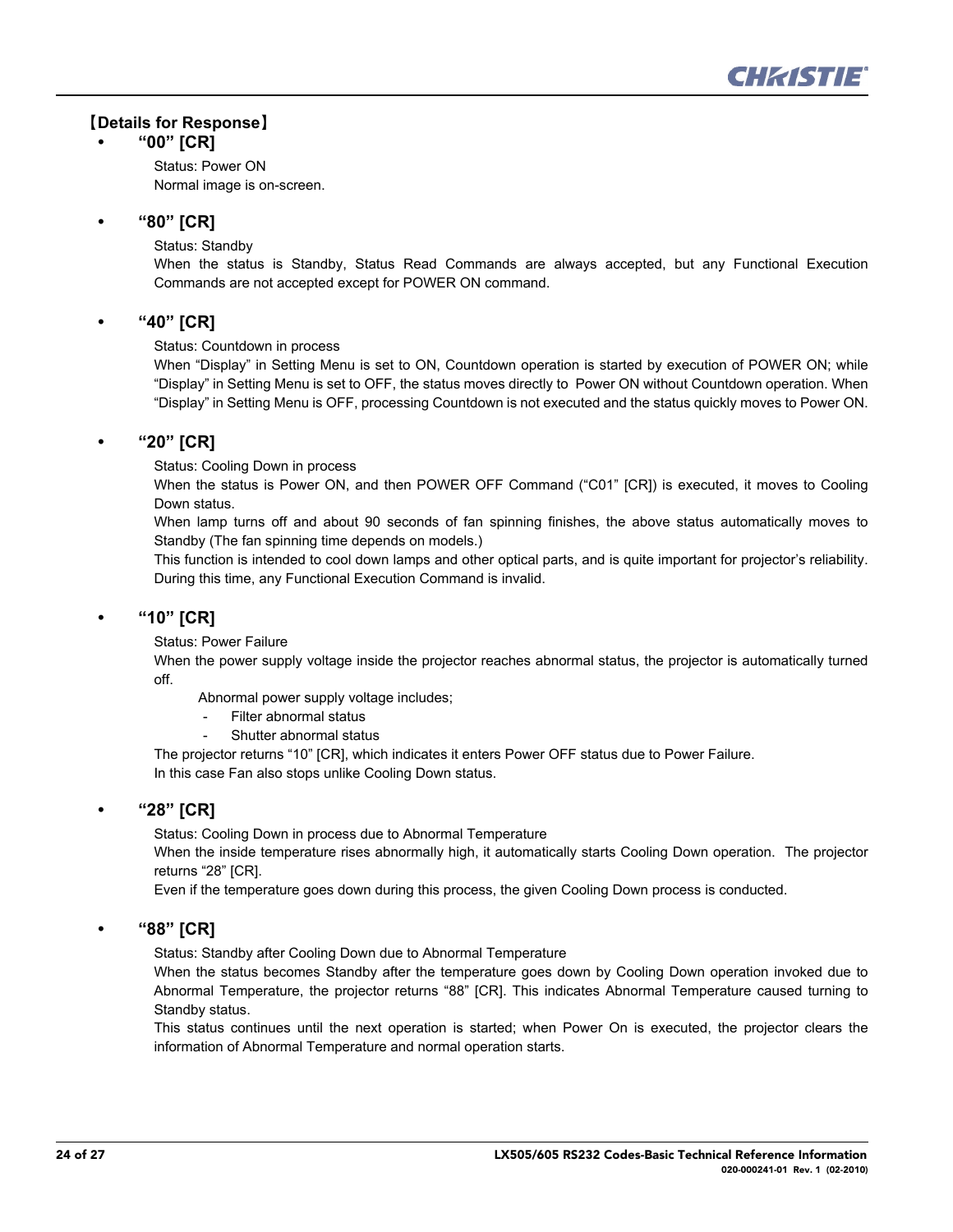

#### **• "24" [CR]**

Status: Power-Save Cooling Down in process

This indicates Power Management in the Setting menu is enabled and Power-Save Cooling Down operation is in process.

During this time, any Functional Execution Command is invalid.

In this Power-Save Cooling Down function, the status moves to Power Save after the given Cooling down operation.



#### **• "04" [CR]**

#### **Status: Power Save**

**This indicates it moves to Power-Save status by Power Management function as set in the Setting menu.**

**• "21" [CR]** 

**Status: Cooling Down in process after OFF due to Lamp Failure When the projector is turned off due to lamp failure, it automatically starts Cooling Down operation. The projector returns "21" [CR]. "21" [CR] has been kept during Cooling Down operation.** 

**• "81" [CR]**

**Status: Standby after Cooling Down due to Lamp Failure**

**The projector has recovered from Lamp Failure status. When the projector enters Standby status after Cooling Down operation invoked due to lamp failure, it returns "81". This indicates the status turns to Standby due to lamp failure. This status continues until the next operation is started; when Power On is executed, the projector clears the information of Lamp Failure and normal operation starts.** 

**• "2C" [CR]**

Status: Cooling Down in process due to Shutter management function

This indicates it has moved to Cooling down status according to the setting of Shutter Management function in setting menu. During this time, Functional Execution Commands are not accepted.

**• "8C" [CR]**

Status: Standby after Cooling Down due to Shutter management function.

This value is returned when Cooling Down operation due to Shutter management has been completed and the status has been moved to Standby. The status is kept until the next operation starts. When projector is turned on again, it cancels the last status and starts normal operation.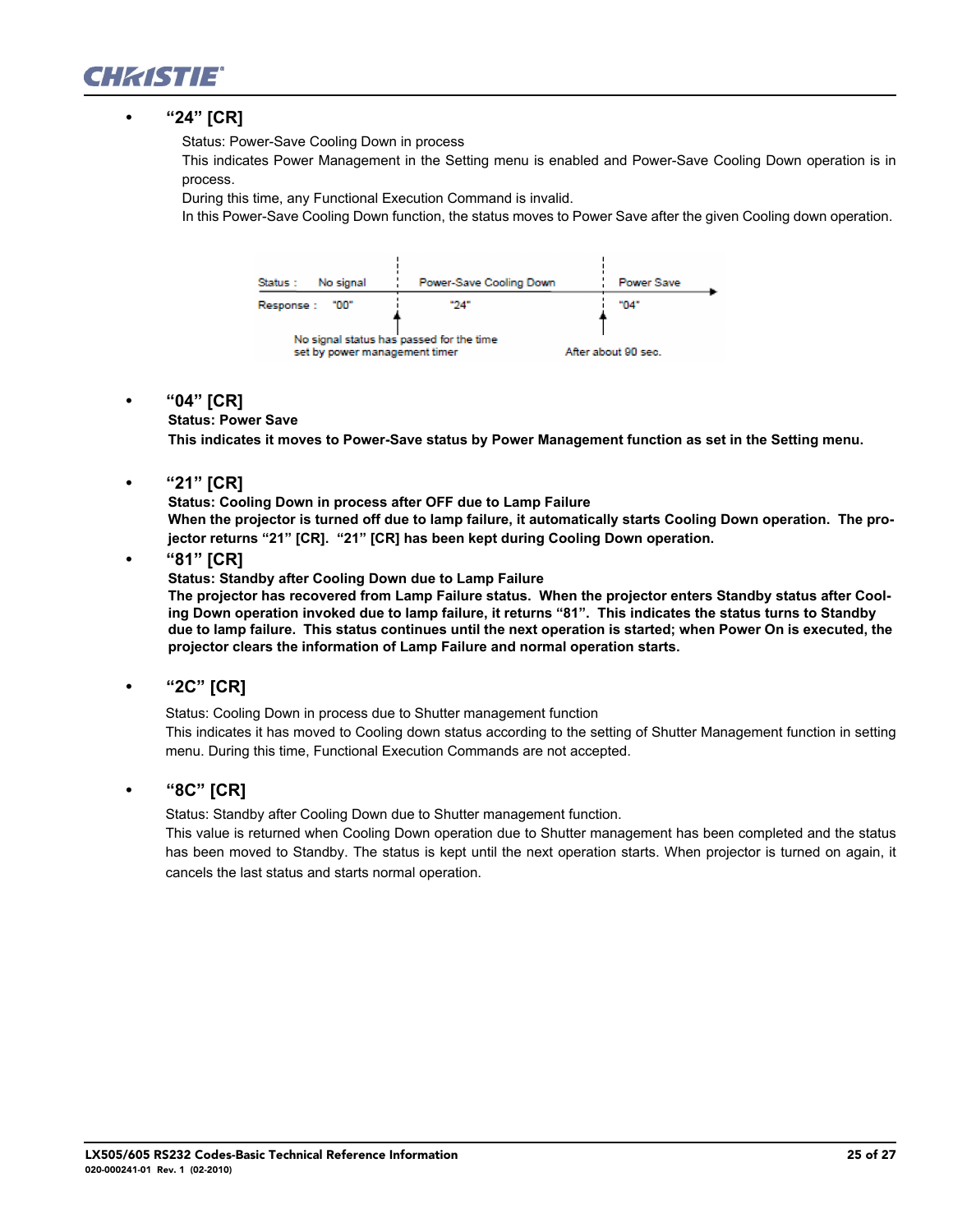

## **7.5 INPUT MODE READ COMMAND**

| Command  | "CR1" $[CR]$                     |                                                                                                                                                                  |
|----------|----------------------------------|------------------------------------------------------------------------------------------------------------------------------------------------------------------|
| Detail   | Get currently selected Input No. |                                                                                                                                                                  |
| Response | Acceptable                       | "%1" [CR]                                                                                                                                                        |
|          | %1                               | "1" = Input 1 is selected.<br>" $2$ " = Input 2 is selected.<br>" $3$ " = Input 3 is selected.<br>"4" = Input 4 is selected.(only for Networking-capable models) |
|          | Unacceptable                     | "?" $ICRI$                                                                                                                                                       |

## **7.6 LAMP TIME READ COMMANDSETTING READ COMMAND**

| Command  | "CR3" $ CR$                                                                                                             |                                                                                                                 |
|----------|-------------------------------------------------------------------------------------------------------------------------|-----------------------------------------------------------------------------------------------------------------|
| Detail   | Get total lamp running hours.<br>*return lamp operating time multiplied by the given coefficient (not actual used time) |                                                                                                                 |
|          | Acceptable                                                                                                              | "%1" [CR]                                                                                                       |
| Response | %1                                                                                                                      | Display Lamp running hours with 5 digit numbers.<br>Example:<br>"00410" [CR] --------- 410 hours                |
|          | Unacceptable                                                                                                            | "?" $[CR]$                                                                                                      |
| Command  | "CR4" [CR]                                                                                                              |                                                                                                                 |
| Detail   | Get screen setting status such as Ceiling/Rear.                                                                         |                                                                                                                 |
|          | Acceptable                                                                                                              | "%1" [CR]                                                                                                       |
|          | $\sim$ $\sim$                                                                                                           | "11" [CR] = Normal Screen Setting<br>"10" [CR] = Picture is top/bottom reversed. (Status: Rear & Ceiling<br>ON) |

Ceiling ON)

"01" [CR] = Picture is left/right reversed. (Status: Rear ON) "00" [CR] = Picture is top/bottom and left/right reversed. (Status:

Response

%1

Unacceptable | "?" [CR]